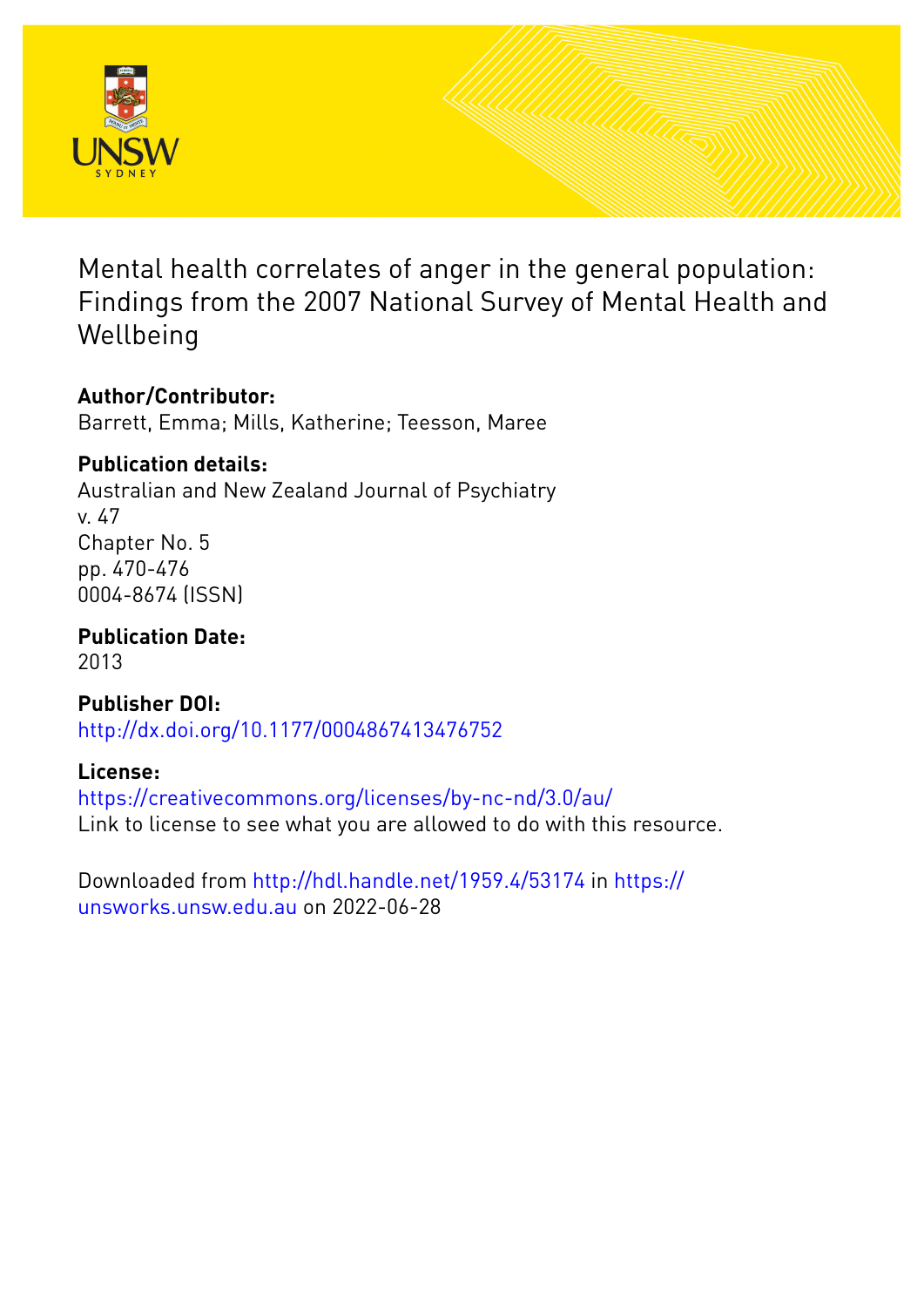# **Mental health correlates of anger in the general population: Findings from the 2007 National Survey of Mental Health and Wellbeing**

Dr Emma L Barrett<sup>1</sup>, Dr Katherine L Mills<sup>1</sup>, Prof Maree Teesson<sup>1</sup>

<sup>1</sup> National Drug and Alcohol Research Centre, University of New South Wales, Sydney, Australia

Corresponding Author: Emma L Barrett National Drug and Alcohol Research Centre, University of New South Wales Sydney, NSW 2052 Email: e.barrett@unsw.edu.au Phone: (+612) 9385 0164 Fax: (+612) 9385 0222

Running title: Mental health correlates of anger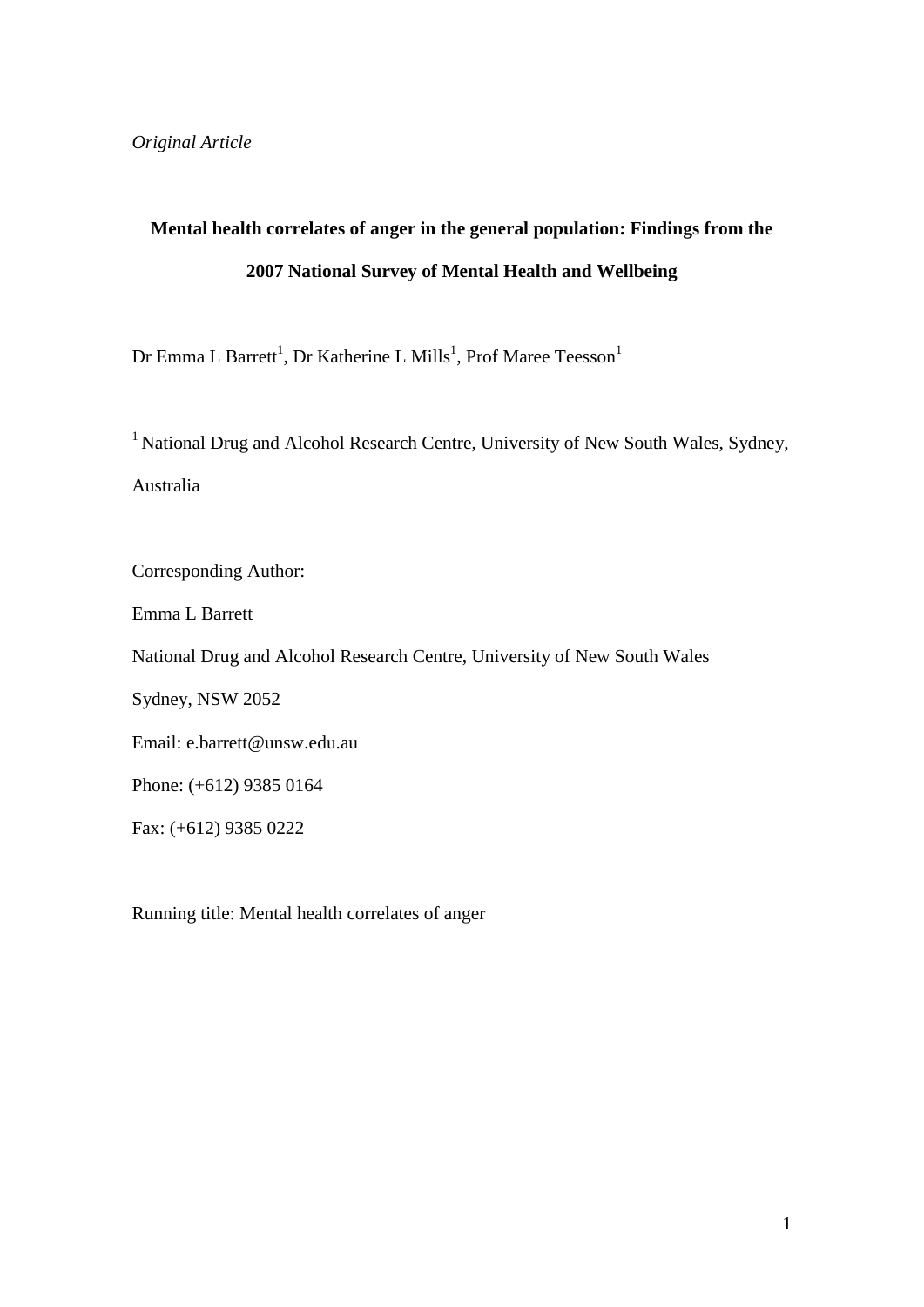# **Abstract**

**Objective:** The aim of the present study is to examine the mental health correlates of anger in the general population using data collected as part of the 2007 Australian National Survey of Mental Health and Wellbeing (2007 NSMHWB).

**Method:** The 2007 NSMHWB was a nationally representative household survey of 8,841 Australians aged between 16-85 years. The survey assessed for 30-day DSM-IV mental health disorders and 30-day anger symptoms.

**Results:** A range of mood, anxiety and substance use disorders were found to be independently associated with symptoms of anger after controlling for demographics and comorbidity. These included major depressive disorder, bipolar disorder, social phobia, generalised anxiety disorder, obsessive compulsive disorder, post traumatic stress disorder, and alcohol and drug use disorders.

**Conclusions:** This study is the first epidemiological investigation of the mental health correlates of anger in the Australian general population. Anger can have extremely maladaptive effects on behaviour and can lead to serious consequences for the individual and for the community. The findings of the present study denote the importance of assessing anger symptoms among individuals presenting with these common mental health disorders.

**Keywords:** Anger, anxiety disorders, mood disorders, substance use disorders, DSM-IV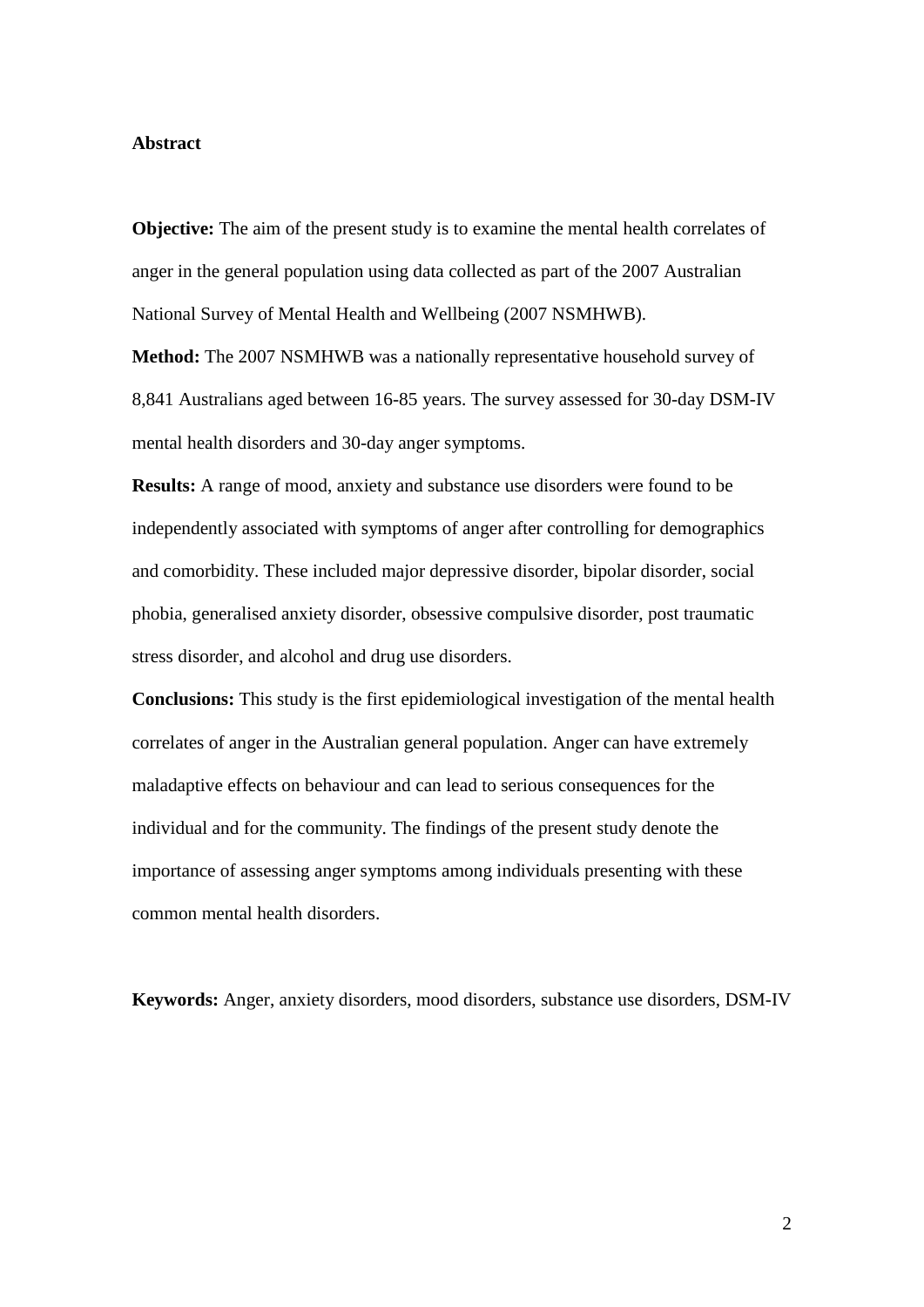# **Introduction**

Anger is an emotional experience shared by all human beings. For the most part, anger is functional and produces adaptive effects on behaviour. For some individuals, however, anger can be persistent and severe and have extremely maladaptive effects on behaviour (Ramirez and Andreu, 2006). Given that anger varies substantially across individuals and can lead to serious consequences for the individual and for the community, including the perpetration of violence (Eckhardt et al., 2008; Novaco, 1994), it is important to identify those most prone to experiencing elevated levels of anger.

Anger is a complex construct consisting of emotional, physiological, cognitive and behavioural components. For this reason researchers have been careful to distinguish between different conceptualisations of anger. For instance, distinctions have been made between the *experience* of anger and the *expression* of anger (Hawkins and Cougle, 2011; Moscovitch et al., 2008). Similarly, distinctions have been made between *trait*  anger and *state* anger. Trait anger is considered to be a general predisposition for reactivity in which anger is experienced in response to a range of provoking stimuli (Ramirez and Andreu, 2006; Spielberger et al., 1983). State anger, on the other hand, has been defined "as an emotional state that... consists of subjective feelings that vary in intensity, from mild irritation or annoyance to intense fury and rage" (Spielberger et al., 1983: p. 16). Thus anger can be considered as a dimensional construct varying in severity.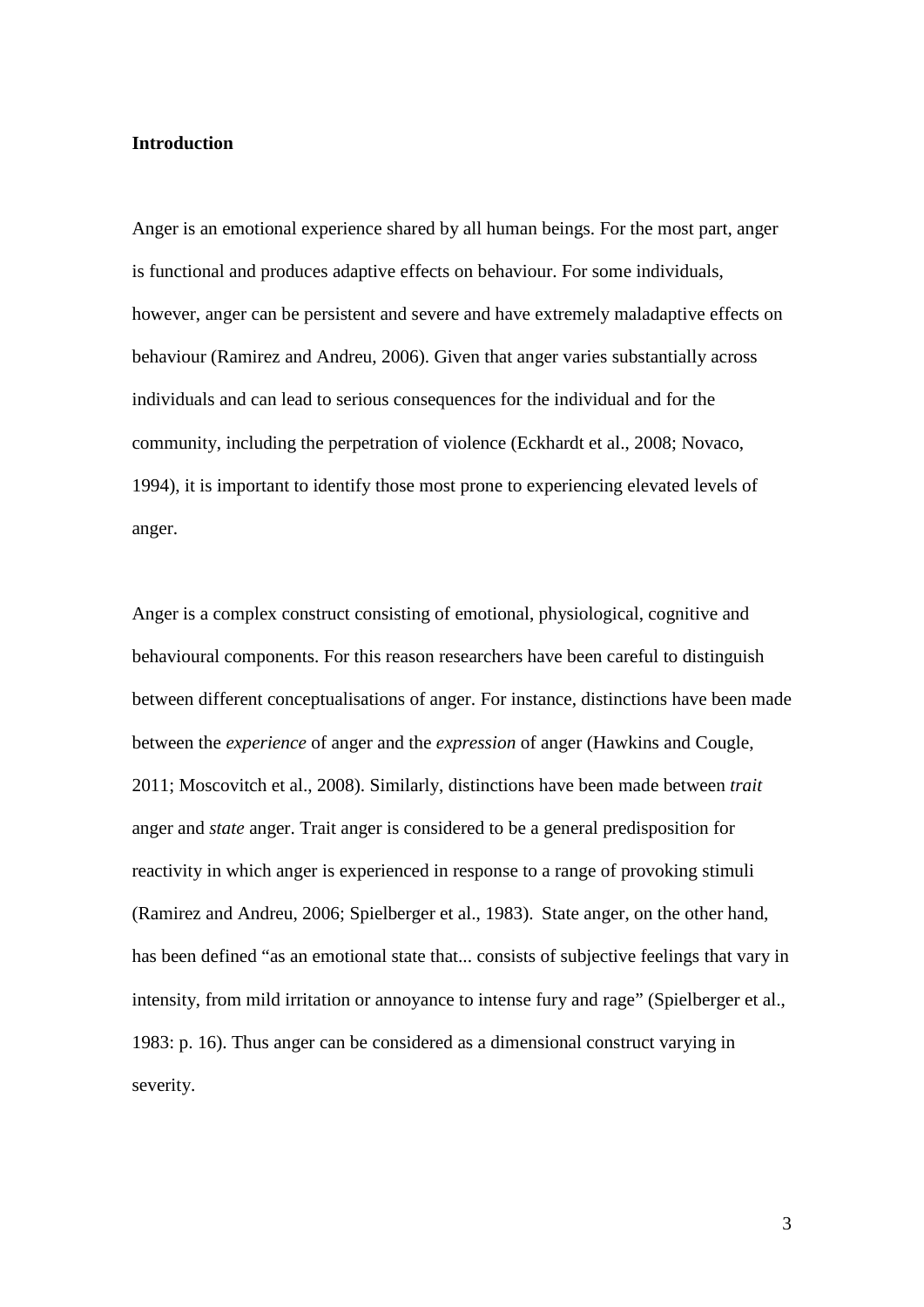Emerging research has indicated that a particular group of individuals who have the propensity to experience state and trait anger are those diagnosed with mental health disorders. While the DSM-IV-TR (American Psychiatric Association [APA], 2000) does not characterise a specific anger diagnosis, anger and related constructs are listed as associated symptoms for a number of disorders including major depressive disorder (MDD), panic disorder (PD), generalised anxiety disorder (GAD), post traumatic stress disorder (PTSD) and borderline personality disorder (BPD). Surprisingly, however, associations between anger and mental health disorders have received little research attention. Moreover, the clinical research that exists tends to focus on the Axis II disorders such as antisocial personality disorder (ASPD) and BPD (Baer and Sauer, 2011; Lobbestael et al., 2009). The few studies that examine the Axis I disorders, however, have indicated that anger is associated with a variety of mood, anxiety and substance use disorders (SUDs).

Anger has been shown to be positively associated with depression among individuals presenting for general psychiatric treatment (Newman et al., 2006) and depressed patients report more severe levels of anger and hostility compared to patients without depression and healthy controls (Fava and Rosenbaum, 1998; Riley et al., 1989, Sayar et al., 2000). As much as 30-49% of individuals with MDD and 28% with dysthymia have been found to report experiencing anger attacks (episodes of sudden and intense anger accompanied by symptoms of tachycardia, shaking, flushing, sweating and tightness of the chest) in a 6-month period (Sayar et al., 2000; Fava et al., 1997; Winkler et al., 2005). Individuals with bipolar depression (BD) report even higher rates of anger attacks, with rates between 53-62% (Benazzi, 2003; Perlis et al., 2004).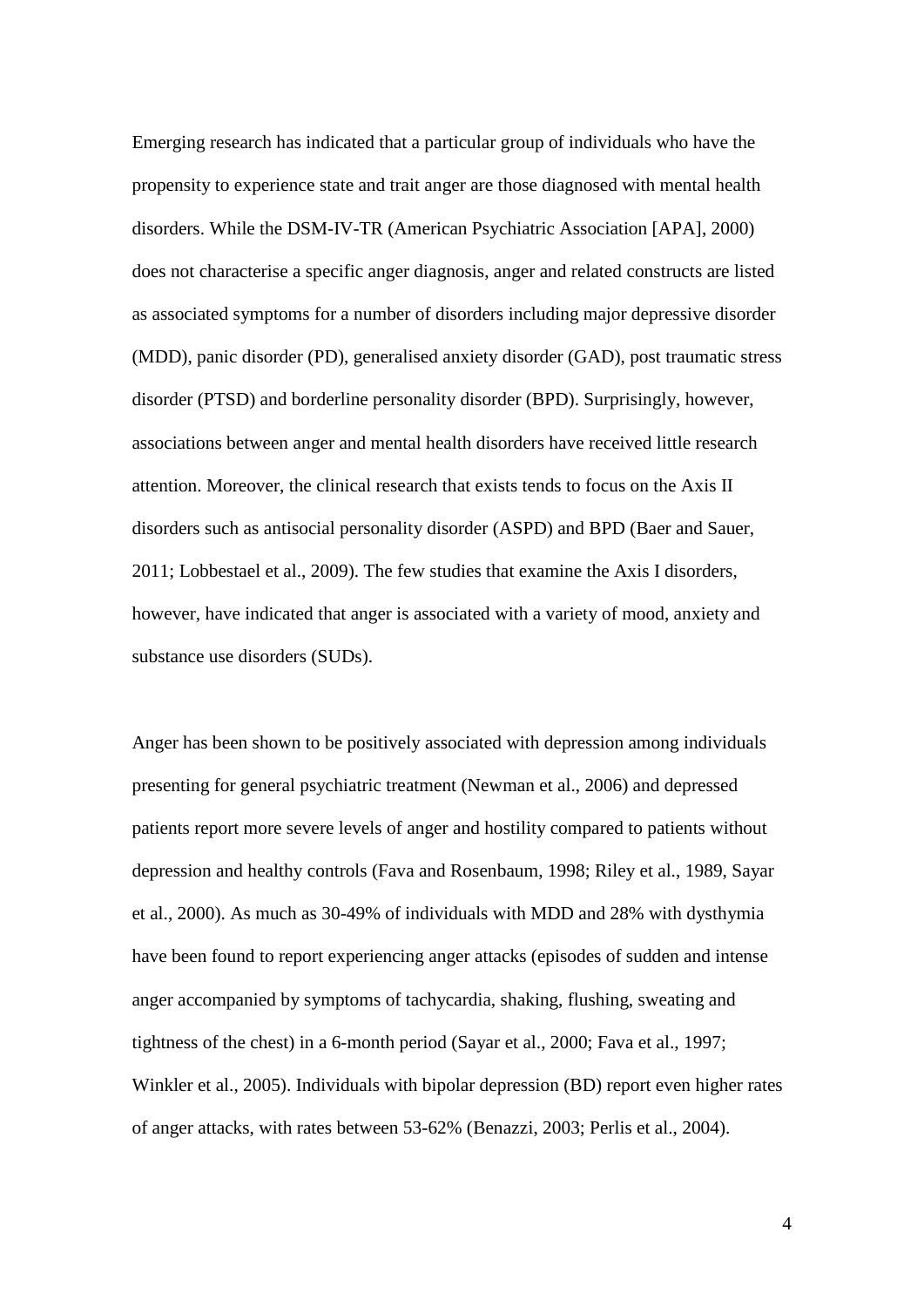Similarly, individuals diagnosed with anxiety disorders frequently report experiencing symptoms of anger (Moscovitch et al., 2008). Approximately one-in-three patients (29- 32%) with an anxiety disorder report experiencing anger attacks over a 6-month period (Gould et al., 1996). Among the anxiety disorders, PTSD is the most studied disorder in terms of its relationship with anger. It has been suggested that the relationship between PTSD and anger detected in research is simply a methodological artefact, whereby the two constructs are associated due to content overlap of the measures employed. Indeed, the DSM-IV-TR (APA, 2000) lists 'irritability and outbursts of anger' as one of the 17 symptoms delineating a diagnosis of PTSD. A number of studies, however, have demonstrated a correlation between PTSD symptom severity and multiple measures of anger even after anger items have been removed from the PTSD measures (Jakupcak et al., 2007; Orth et al., 2008).

Some studies have explored the association between anger and other anxiety disorders. Individuals with social phobia (SP), PD, GAD and obsessive compulsive disorder (OCD) have been shown to demonstrate higher levels of irritability and increased frequency and intensity of anger relative to controls (Erwin et al., 2003; Baker et al., 2004; Fava et al., 1993; Erdem et al., 2008; Whiteside and Abramowitz, 2005). Hawkins and Cougle (2011) analysed data collected as part of the National Comorbidity Survey-Revised (NCS-R), the only population based study to date to have examined the association between anger and anxiety disorders. In this study each anxiety disorder diagnosed at lifetime and 12-months was found to be positively associated with anger.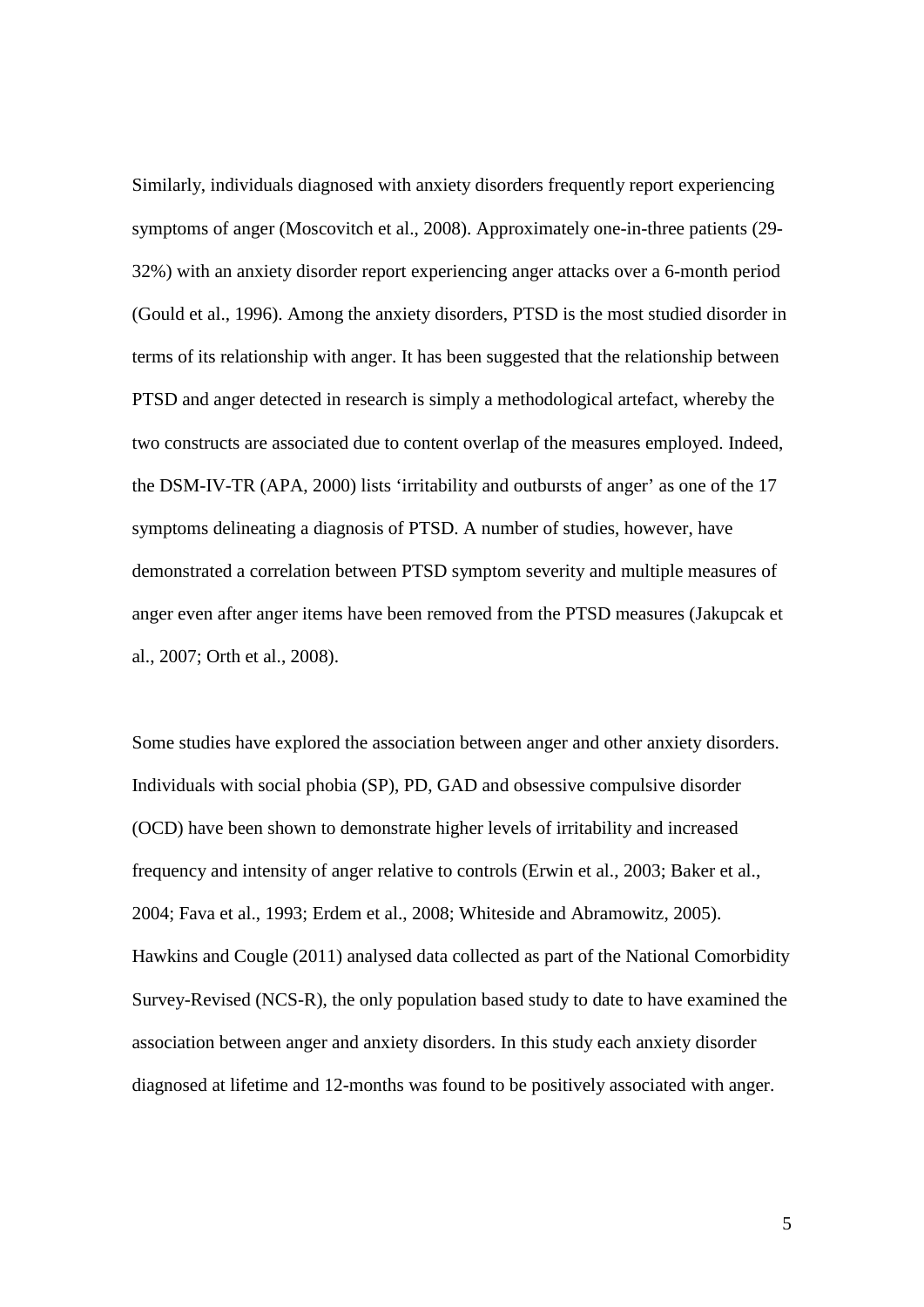These associations remained after controlling for demographic characteristics and other psychiatric comorbidity including depression, BD, BPD and SUD.

Lastly, SUDs have been shown to be associated with symptoms of anger in clinical research. Individuals in treatment for a variety of SUDs self-report significantly elevated levels of anger compared to the general population (Reilly and Shopshire, 2000; Tivis et al., 1998). Individuals with SUD have also been shown to report elevated levels of state and trait anger and difficulties controlling anger compared to control samples (Tivis et al., 1998; Aharonovich et al., 2001; Fernandez and Scott, 2009; Lin et al., 2004). This association has been shown to exist after controlling for other comorbidity (Easton et al., 2007).

It is possible that individuals with mental health disorders experience anger as a result of their mental health symptoms. For instance, it has been argued that individuals with anxiety adopt feelings of anger in order to avoid more uncomfortable feelings associated with fear *(fear avoidance theory)* (Foa et al., 1995). For individuals with mood disorders, it has been suggested that depressive symptoms might lead to problems with anger regulation (Luutonen, 2007) and for those with SUDs, anger might result from the direct effects of the substances consumed or during substance withdrawal. It is also possible that anger can play a causal role in the development of mental health disorders. Indeed high levels of trait aggression have been recorded for individuals with mood disorders (Sayar et al., 2000; Painuly et al., 2007), anxiety disorders (Trew and Alden, 2009) and SUDs (Easton et al., 2007).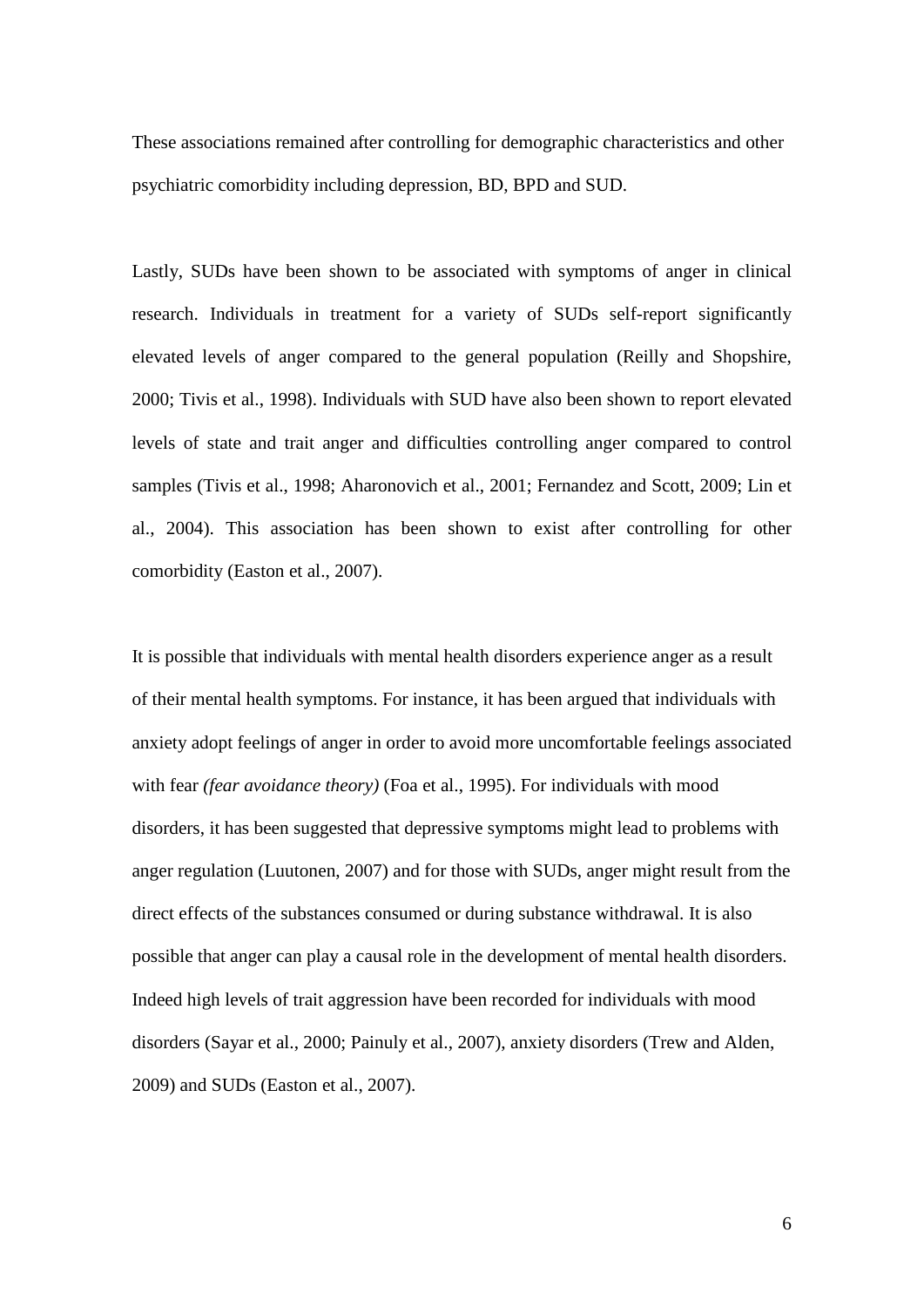Regardless of the direction of the association between anger and mental health disorders, the existing research has indicated that anger is associated with a range of mood, anxiety and substance use disorders. This research, however, tends to be restricted to the investigation of a limited number of comorbid disorders. In addition, the majority of studies have examined clinical samples and therefore may be subject to selection or referral bias (Berkson, 1946; Caron and Rutter, 1991). A large-scale investigation using a population sample would provide the context to control for a number of demographic and comorbid mental health characteristics that may account for heightened anger in the sample. Another major advantage of large-scale epidemiologic research is that samples are representative of the population of interest and therefore inferences can be made about that population.

To date only one investigation of the mental health correlates of anger in a large-scale general population sample has been carried out (Hawkins and Cougle, 2011). Whilst this research has provided valuable insights, it was restricted to an examination of anxiety disorders. It is also unclear whether the findings reported in this study apply to the Australian population. Previous examinations of the 2007 NSMHWB have revealed that mood, anxiety and substance use disorders are common in Australia and that many individuals suffer from more than one class of disorder (Slade et al., 2009; Teesson et al., 2009). An examination of anger across these disorders in the Australian general population, however, is yet to be performed. Such an examination would provide information on the prevalence of anger in the general population and also assist clinicians in the treatment and management of individuals with mental illness. Therefore the aim of the present study is to identify the mental health correlates of anger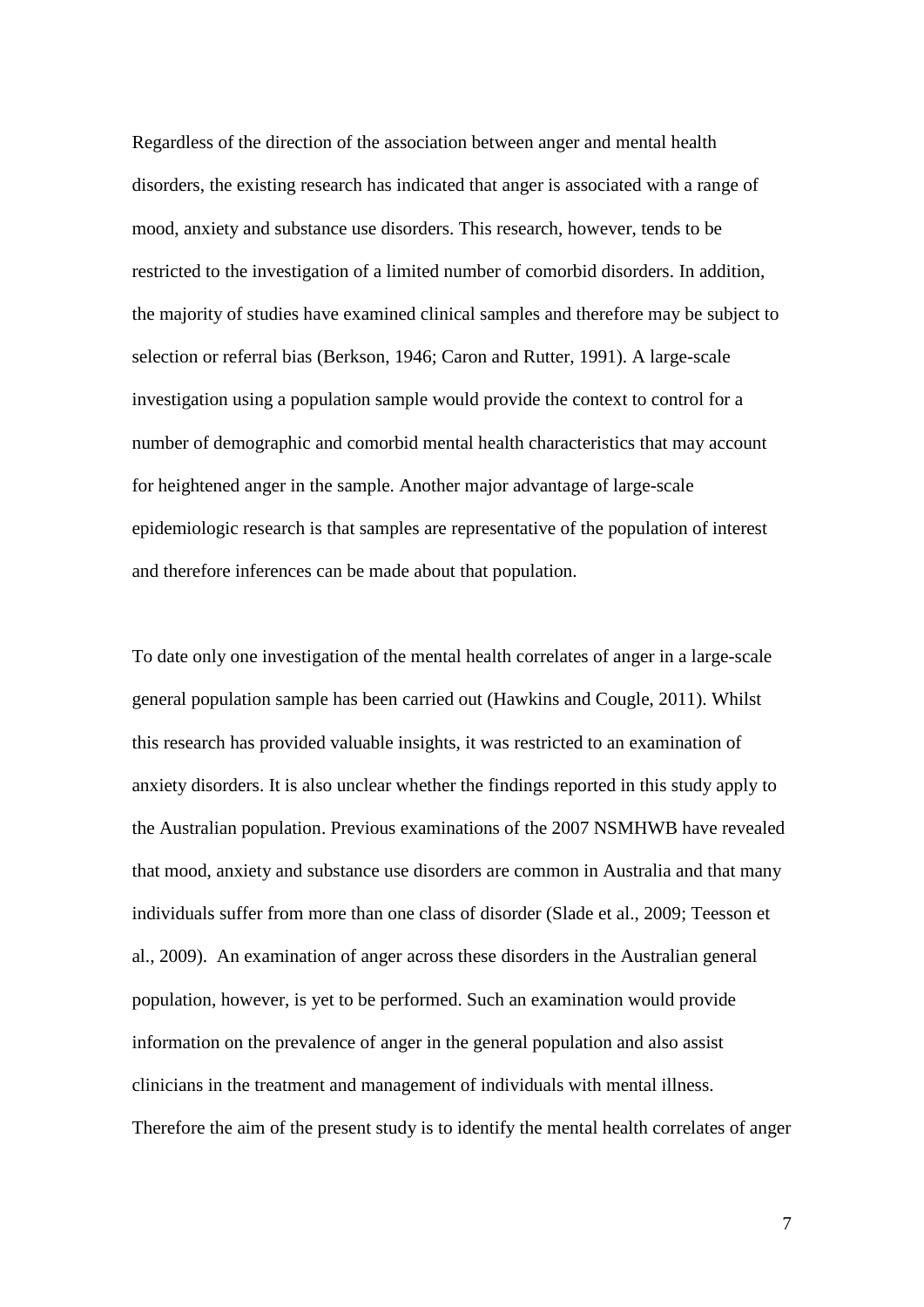in the Australian general population using data from the 2007 NSMHWB. Based on prior clinical and epidemiological research we hypothesise that a range of mood, anxiety and substance use disorders will be associated with more severe levels of anger among individuals in the general population.

# **Method**

# **Sample**

The 2007 NSMHWB was a nationally representative face-to-face survey conducted by the Australian Bureau of Statistics (ABS), commissioned by the Australian Government Department of Health and Ageing. Interviews were carried out between August and December, 2007. Participants were selected at random from a stratified, multistage area probability sample of private dwellings in Australia. The interview was completed by 8,841 participants, representing a 60% response rate. A detailed description of the sampling design, methodology and sample characteristics have been provided elsewhere (Slade et al., 2009).

### **Structured Questionnaire**

A structured questionnaire was administered to participants. The demographic section assessed age, gender, education, employment and marital status, country of birth and prison history. The World Mental Health Survey Initiative version of the Composite International Diagnostic Interview (WMH CIDI 3.0; Kessler and Ustun, 2004) was used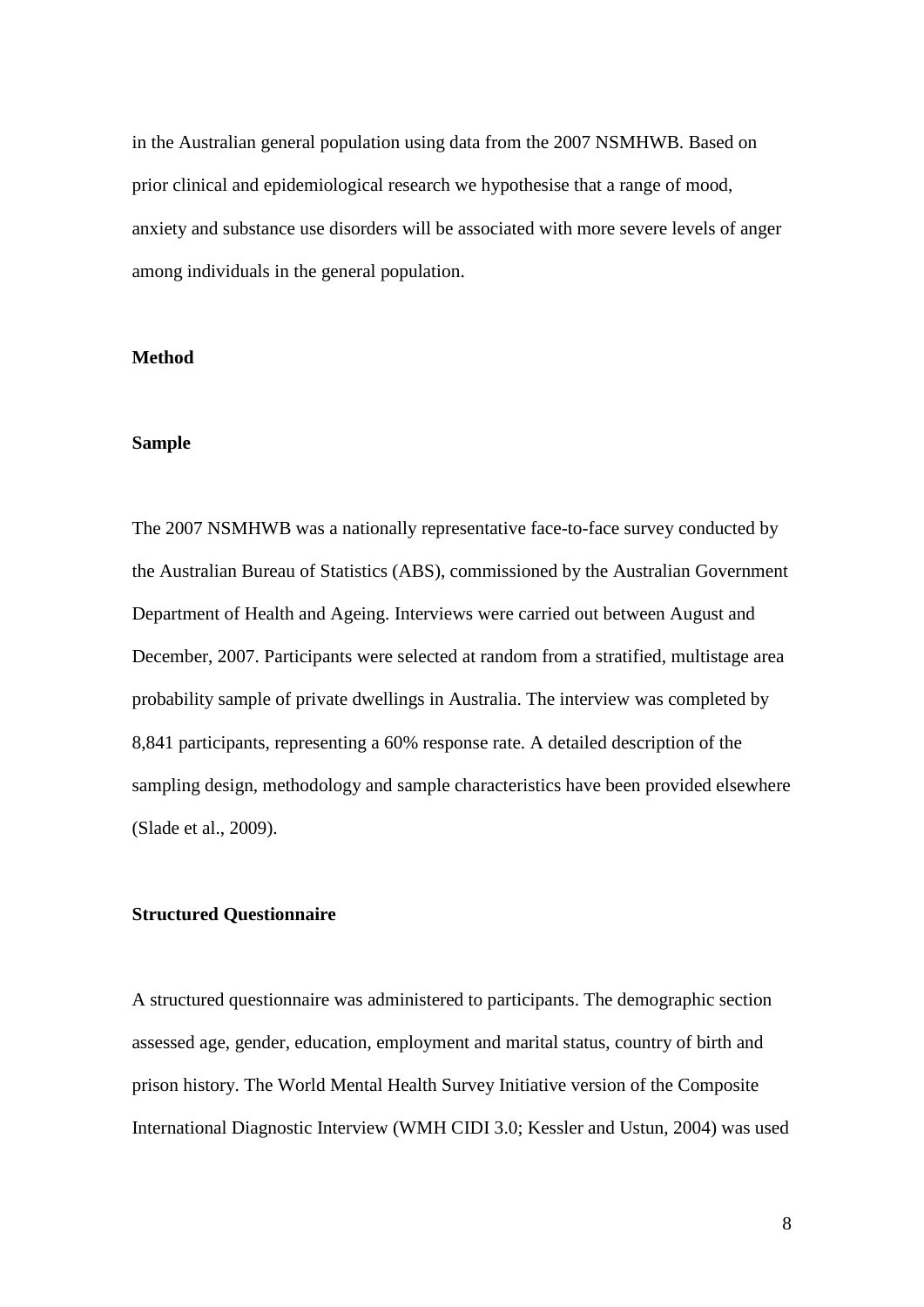for the mental health diagnostic component of the survey. Thirty-day diagnoses 'without hierarchy' were derived based on lifetime diagnosis and the presence of symptoms of that disorder in the 30-days prior to interview. Diagnostic hierarchy rules were not applied in order to capture the true extent of comorbidity. Diagnoses of selected mood disorders (MDD, dysthymia, bipolar I and II), anxiety disorders (agoraphobia with or without PD, PD with or without agoraphobia, SP GAD, OCD, and PTSD) and SUDs (alcohol and drug abuse or dependence) were obtained based on the definitions and criteria of the DSM-IV. Alcohol use disorders (AUDs) were assessed for individuals who reported consuming at least 12 standard drinks in any 12-month period, and drank a minimum of three standard drinks on at least one occasion during this period. Diagnoses of drug use disorders (DUDs) were obtained in relation to four classes of drugs: cannabis, stimulants, sedatives and opioids. DUDs were assessed for individuals who reported having used the substance more than five times in their lifetime.

The 2007 NSMHWB contained four ordinal items designed to measure the severity of anger symptoms in the 30 days prior to the interview. The first item asked how often respondents were "mad or angry"'. Those who endorsed having experienced this *at least*  " a little of the time", were subsequently asked how often in the preceding 30 days they "were so angry they felt out of control", "had an urge to hit, push or hurt someone", or "had an urge to break or smash something". Responses were recorded on a five-point likert scale indicating: "none of the time"; "a little of the time"; "some of the time"; "most of the time"; or "all of the time". Answers were rated from 0 to 4 and scores across each item were summed to provide a total anger severity score for each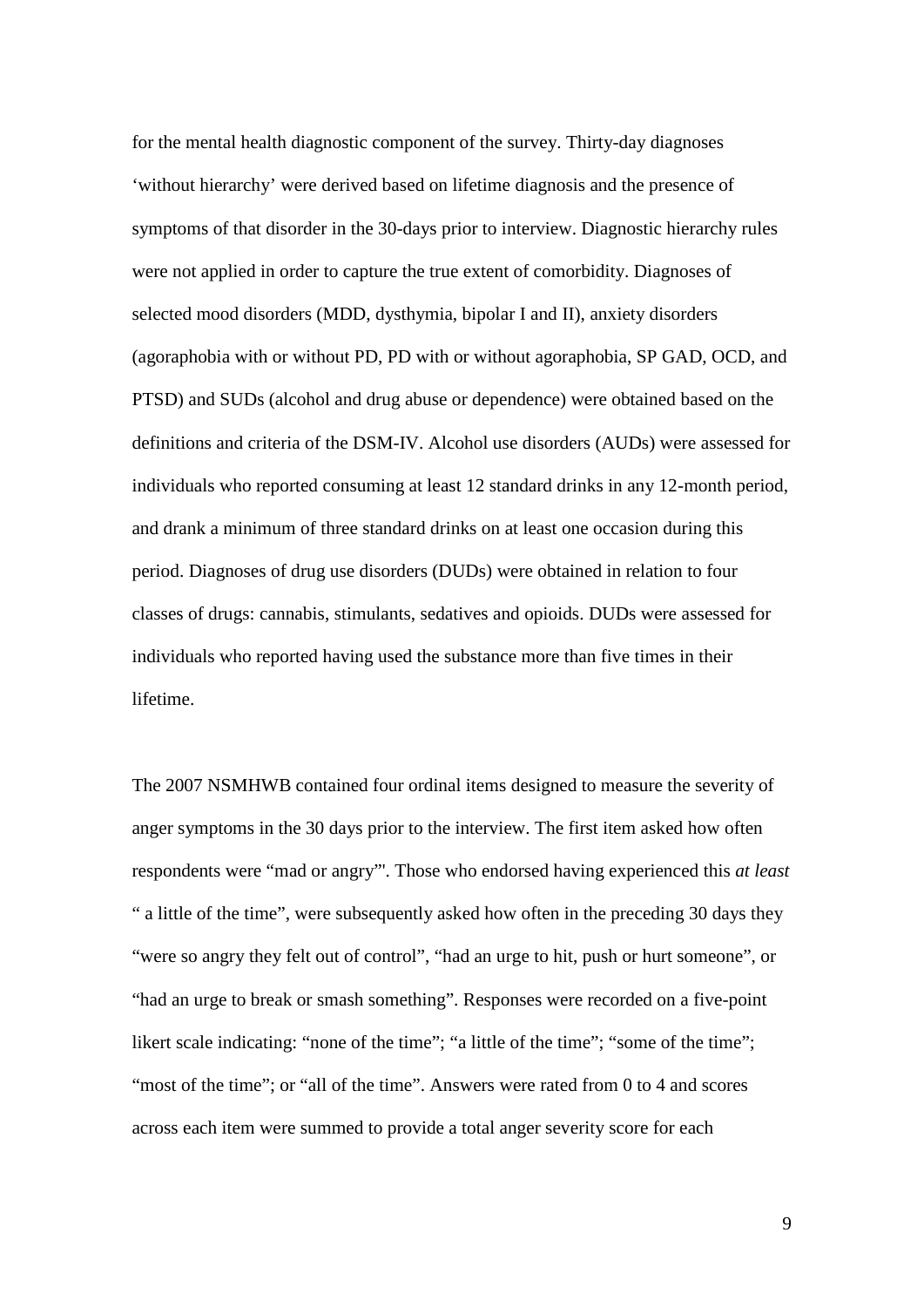participant, with a minimum possible score of 0 (indicting that a person did not experience feelings of anger at all) and a maximum possible score of 16 (indicating that a person experienced feelings of anger all the time, to the point where they felt that they lacked control and had the urge to physically express that anger toward objects or other people). These 30-day anger items were also included in the NCS-R survey in the US and demonstrated strong internal consistency ( $\alpha_{standardised}=0.81$ ; Hawkins and Cougle, 2011). Reliability analyses for the four items in the present study also demonstrated good internal consistency ( $\alpha_{\text{standardised}} = 0.72$ ). Hawkins and Cougle (2011) tested the validity of this anger severity measure and demonstrated that individuals diagnosed with Intermittent Explosive Disorder (IED) in the NCS-R reported significantly greater anger symptoms than those without an IED diagnosis.

### **Analysis**

To ensure the sample was representative of the general Australian population, data were weighted to conform to independent population estimates by State, part of State, age and sex. In addition, balanced repeated replicate weights were used to account for the complex survey sampling design. Descriptive statistics, prevalence estimates, mean anger severity scores and their standard errors were calculated. The total anger severity scores were positively skewed (skewness = 2.42) and therefore required a square root transformation, which reduced the skewness to 0.33. A series of simple linear regressions were conducted to identify demographic characteristics and mental health disorders significantly associated with anger severity. Multivariate linear regression analyses were carried out to determine which mental health disorders were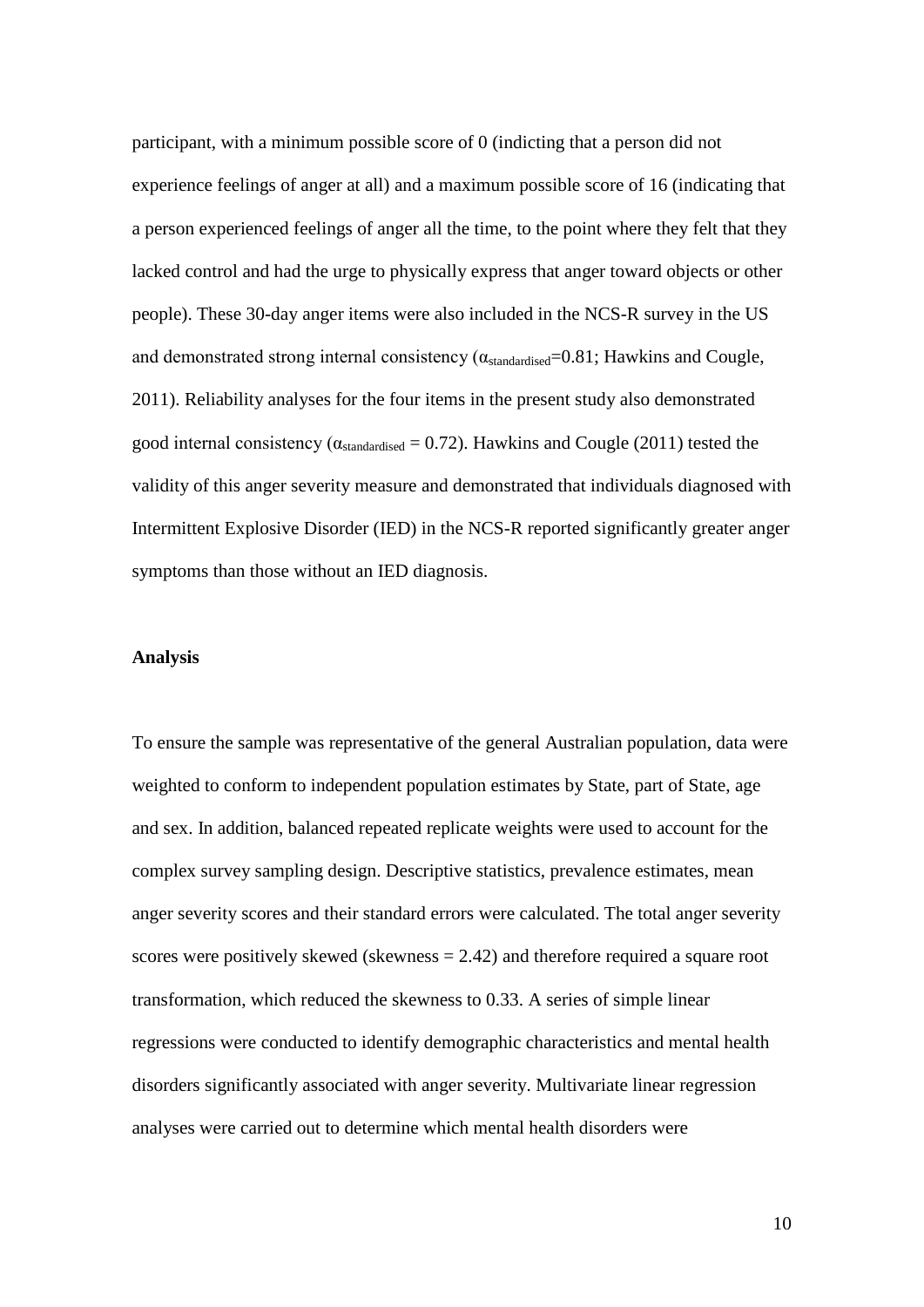independently associated with anger severity. All regression analyses were carried out using the transformed anger severity scores. To aid in interpretation, however, the mean anger scores from the original scale are provided. Unstandardised regression coefficients (*β*), standard errors (*SE*) and corresponding alpha levels (*p*) are reported. All tests conducted were two-tailed using a predetermined alpha level of .05.

# **Results**

### **Demographic characteristics associated with anger**

The mean score for anger severity across the total sample was 1.25 (*SE*=0.03). Among those with a 30-day mental health disorder diagnosis it was  $2.46$  ( $SE = 0.12$ ), compared to 1.12 (*SE*=0.02) for those without a current diagnosis. Simple regression analyses revealed that participants who reported more severe levels of anger were younger (*β=*- 0.01, *SE*=0.001, *p* < 0.001), less likely to be male (*β=*-0.10, *SE=*0.02, *p* < 0.001) and less likely to be married (*β=*-0.13, *SE=*0.02, *p* < 0.001). They were also more likely to have completed secondary education ( $\beta$ =0.07*, SE*=0.02*, p* =0.003*)* to be employed  $(\beta = 0.22, SE = 0.02, p < 0.001)$ , and to have been born in Australia ( $\beta = 0.08$ , *SE*=0.03, *p* = 0.002). There were no significant effects for prison history.

### **Mental health characteristics associated with anger**

Table 1 presents the mean anger scores across all 30-day mental health disorder diagnoses and the estimates and associated standard errors for the simple and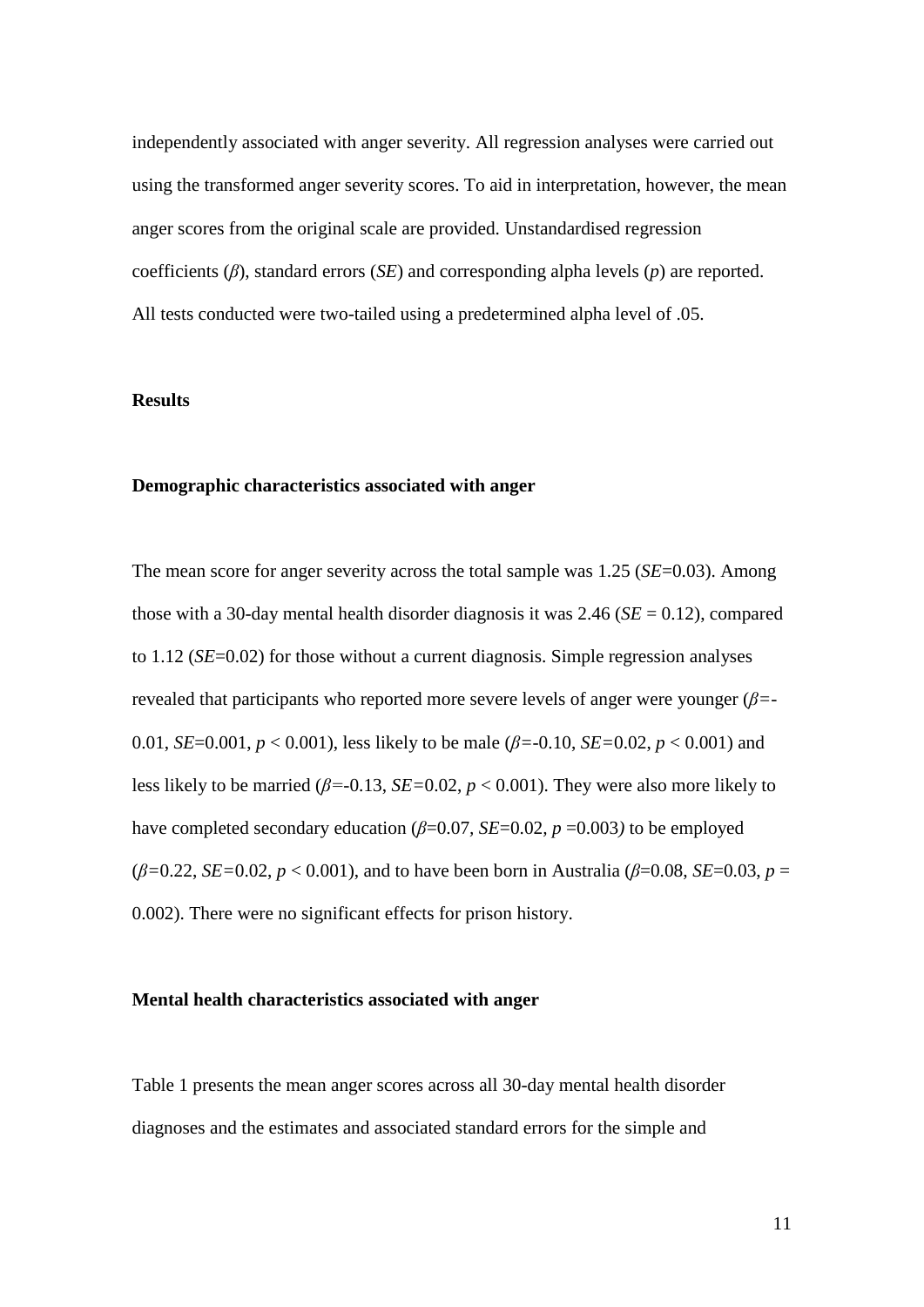multivariate regression analyses. Significant associations were found between each 30 day disorder and anger severity in the simple regressions and after controlling for demographic characteristics found to be significantly associated with anger severity (i.e., age, gender, marital status, education, employment status and country of birth). However, after controlling for demographic characteristics and all other disorders, MDD, BD, SP, GAD, OCD, PTSD, AUD and DUD remained significantly associated with anger severity. Younger age  $(\beta = 0.01, SE = 0.001, p < 0.001)$  and being female  $(\beta = -0.11, SE = 0.02, p < 0.001)$  were also significantly associated with anger after controlling for all other 30-day mental health disorders. The final model accounted for 13% of the total variance ( $R^2 = 0.13$ ). Multicollinearity was not detected for the independent variables included in the multiple regressions.

# [INSERT TABLE 1 ABOUT HERE]

# **Discussion**

The present study is one of the first large-scale epidemiological studies to examine the mental health correlates of anger in the general population. Each mood, anxiety and substance use disorder investigated was significantly associated with anger severity after controlling for demographic characteristics. These findings are in line with previous research demonstrating that individuals with mental health disorders experience elevated symptoms of anger in their day-to-day lives (Fava and Rosenbaum, 1998; Gould et al., 1996; Tivis et al., 1998; Lin et al., 2004). This evidence is concerning given the fact that heightened levels of anger are associated with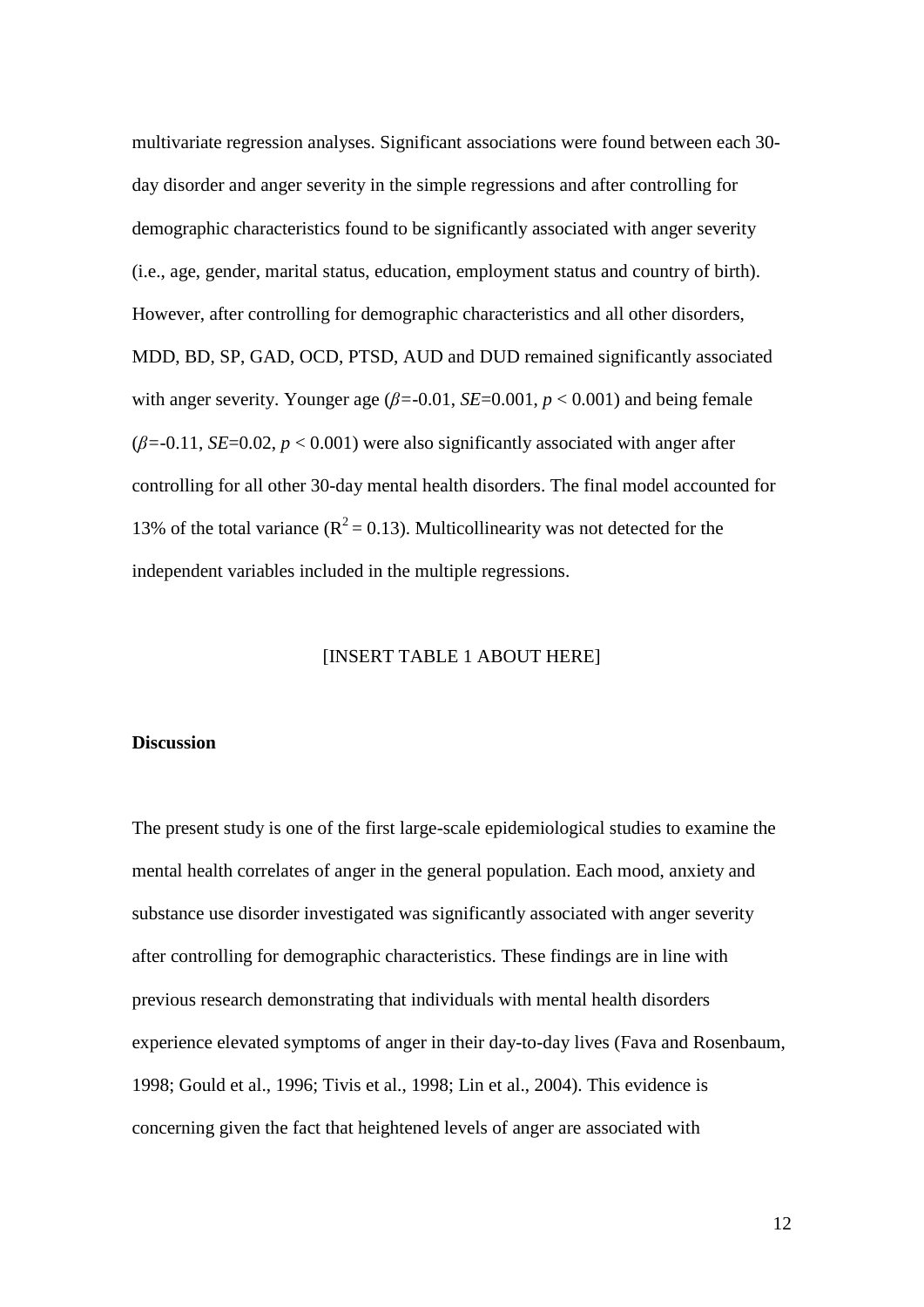maladaptive behaviours that can lead to negative consequences for the individual and for the community (Eckhardt et al., 2008; Novaco, 1994).

Individuals who were younger and those who were female reported more severe levels of anger after controlling for comorbid mental health disorders. This is consistent with research demonstrating that younger individuals tend to report more severe levels of anger compared to older individuals (Blanchard-Fields and Coats, 2008; Mahon et al., 2010). In relation to gender, however, previous research findings are not as clear. Males are generally considered to be 'angrier' than females, however studies also indicate that while males are more likely to *express* anger, females are more likely to *experience*  anger at higher levels than males (Bacskai et al., 2011; Campbell and Muncer, 2008). Given that the present study measured the experience of anger, it is not surprising that females reported more severe anger compared to males.

Diagnoses of MDD and BD were significantly associated with anger after controlling for demographics and comorbidity. These findings are consistent with clinical research demonstrating that individuals with these mood disorders are likely to report high levels of anger and experience anger attacks (Fava and Rosenbaum, 1998; Sayar et al., 2000; Benazzi, 2003; Perlis et al., 2004). Dysthymia, however, was not associated with anger severity in the present study. Although dysthymia is a chronic and disabling disorder, it is not as severe as MDD or BD (APA, 2000) and therefore may not be as strongly associated with anger compared to other more severe disorders.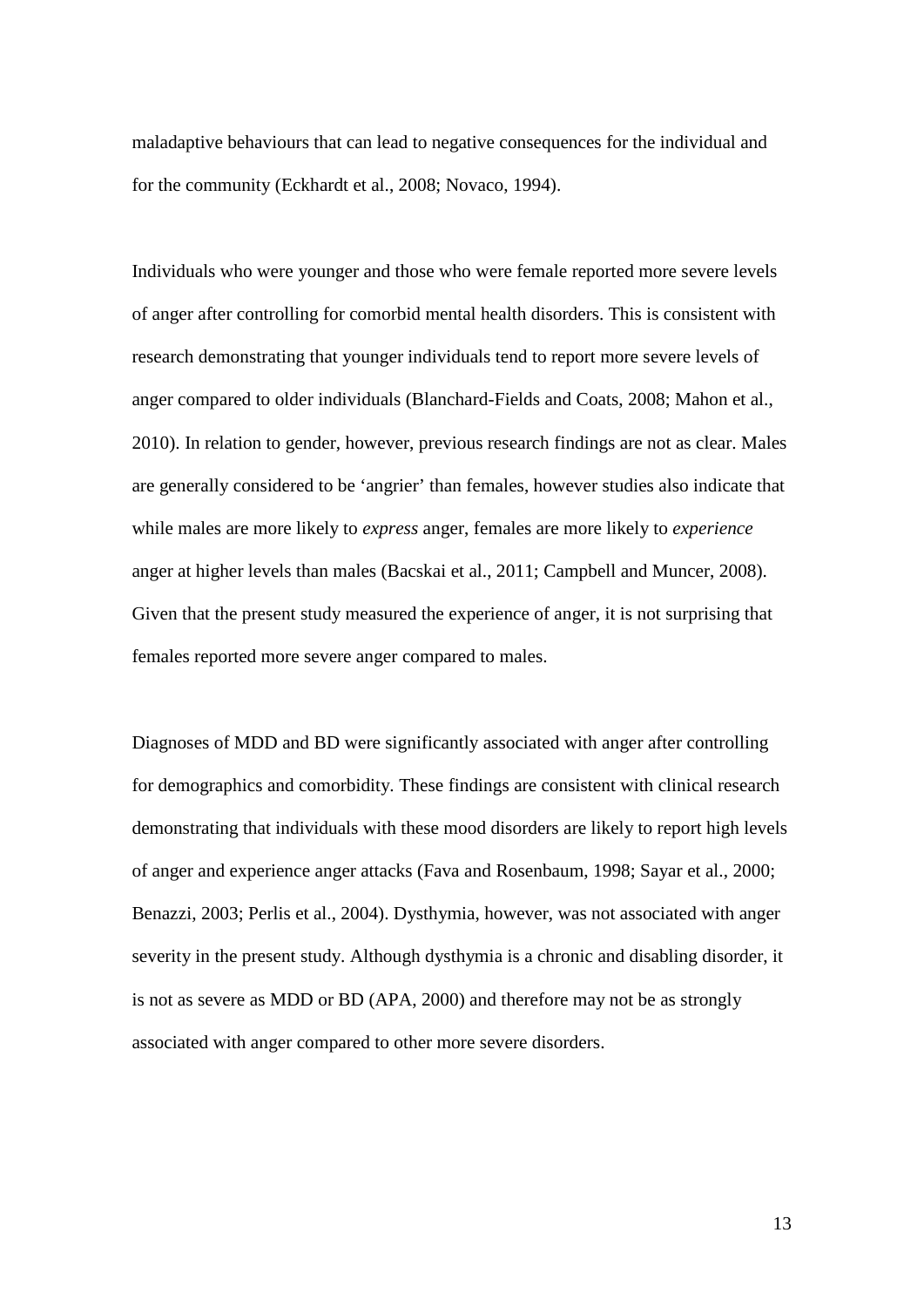A number of anxiety disorders were found to be independently associated with anger in the present study. Specifically, these were SP, GAD, OCD and PTSD. For PTSD these findings are not surprising, given the number of clinical studies evidencing an association between PTSD and anger. It has been proposed that individuals with PTSD have a lowered threshold for perceiving situations as threatening and that the perception of threat activates a biologically prepared survivor mode that induces anger reactions (*survivor mode theory*) (Chemtob et al., 1997). In relation to SP, it has been suggested that individuals develop heightened feelings of anger in response to perceived negative evaluation from others (Moscovitch et al., 2008). For GAD, on the other hand, it may be that individuals experience feelings of anger as a result of emotion regulation difficulties. It has been posited that they have deficits in their ability to soothe themselves when they experience negative emotions and avoid letting others know what they feel in order to prevent criticism and rejection, but they experience and express anger when their emotional needs are not met (Mennin et al., 2002). Lastly, for individuals with OCD, clinical research has argued that individuals with OCD experience anger as a result of frustration stemming from their beliefs of perfectionism and intolerance of uncertainty (Radomsky et al., 2007). The NCS-R did not assess for OCD and therefore Hawkins and Cougle (2011) did not include this disorder in their analyses. Given the findings of the present study and the dearth of literature in this area, future research exploring the associations between SP, GAD, OCD and anger is warranted.

There were no significant associations detected between anger severity and diagnoses of PD or agoraphobia after controlling for comorbid disorders. This suggests that any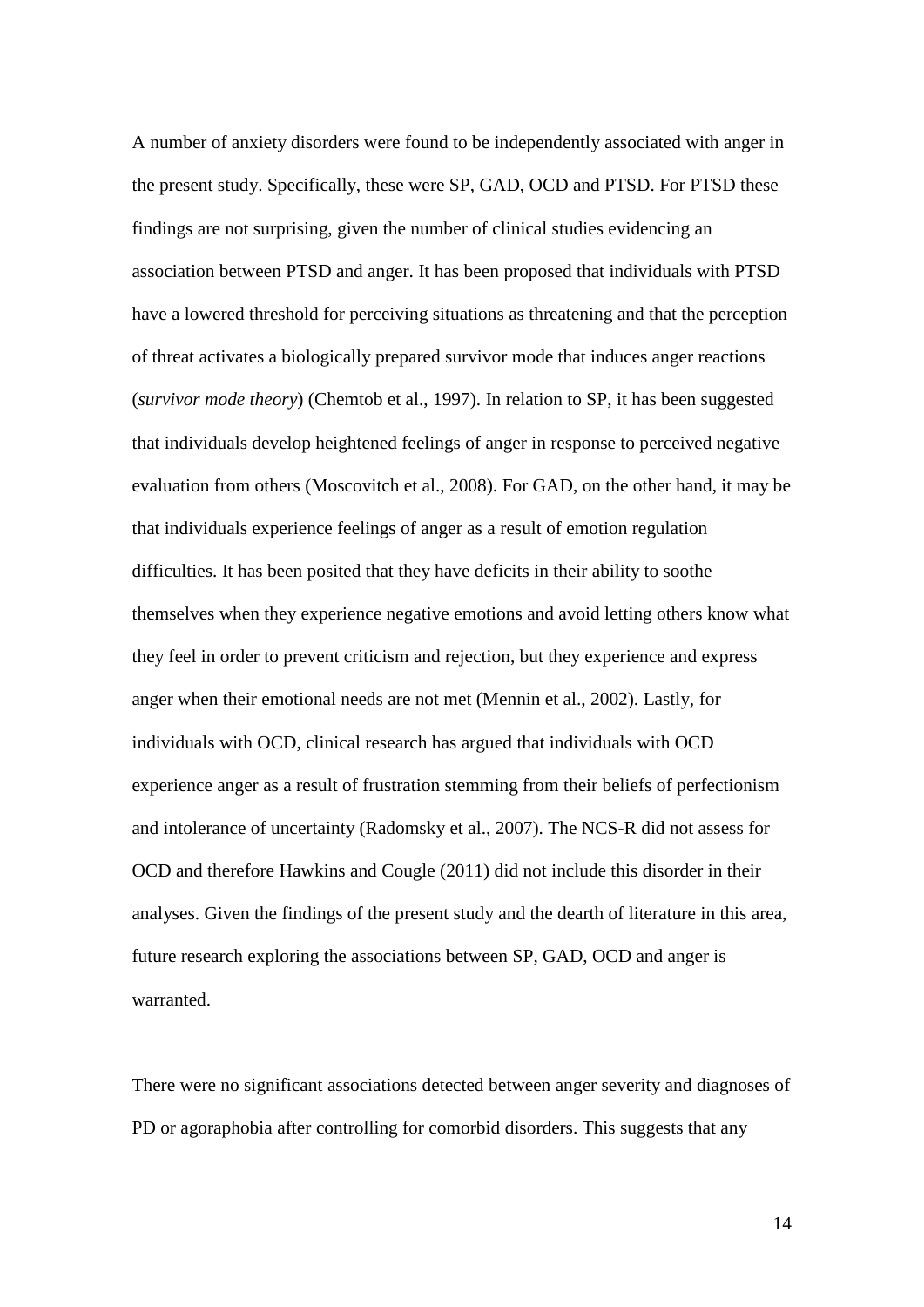heightened anger detected among individuals with PD or agoraphobia may be attributable to the presence of other co-occurring disorders. Indeed, PD patients who report anger attacks also report more severe levels of depressive symptomatology compared to those without anger attacks (Gould et al., 1996).

Diagnoses of AUD and DUD, on the other hand, were significantly associated with anger severity after controlling for demographic characteristics and the presence of other comorbid disorders. The findings extend the clinical research that has consistently demonstrated associations between a variety of SUDs and elevated anger (Aharonovich et al., 2001; Easton et al., 2007). These findings also highlight the importance of including treatment approaches targeting anger in interventions for SUD. This is especially important given that anger has been shown to be associated with poor substance use treatment outcomes (Pekala et al., 2009; Witkiewitz and Villarroel, 2009).

# **Limitations**

The findings in the present study should be considered in light of some limitations. Firstly, the 2007 NSMHWB did not assess for personality disorders. Personality disorders such as BPD and ASPD often co-occur with a range of other mental health disorders and have been shown to be associated with anger (Baer and Sauer, 2011; Lobbestael et al., 2009; Tedlow et al., 1999). Future studies examining the correlates of anger should consider controlling for the influence of personality disorders in their analyses. Also, while this study identified demographic characteristics and specific mental health disorders that play a role in the severity of anger among individuals in the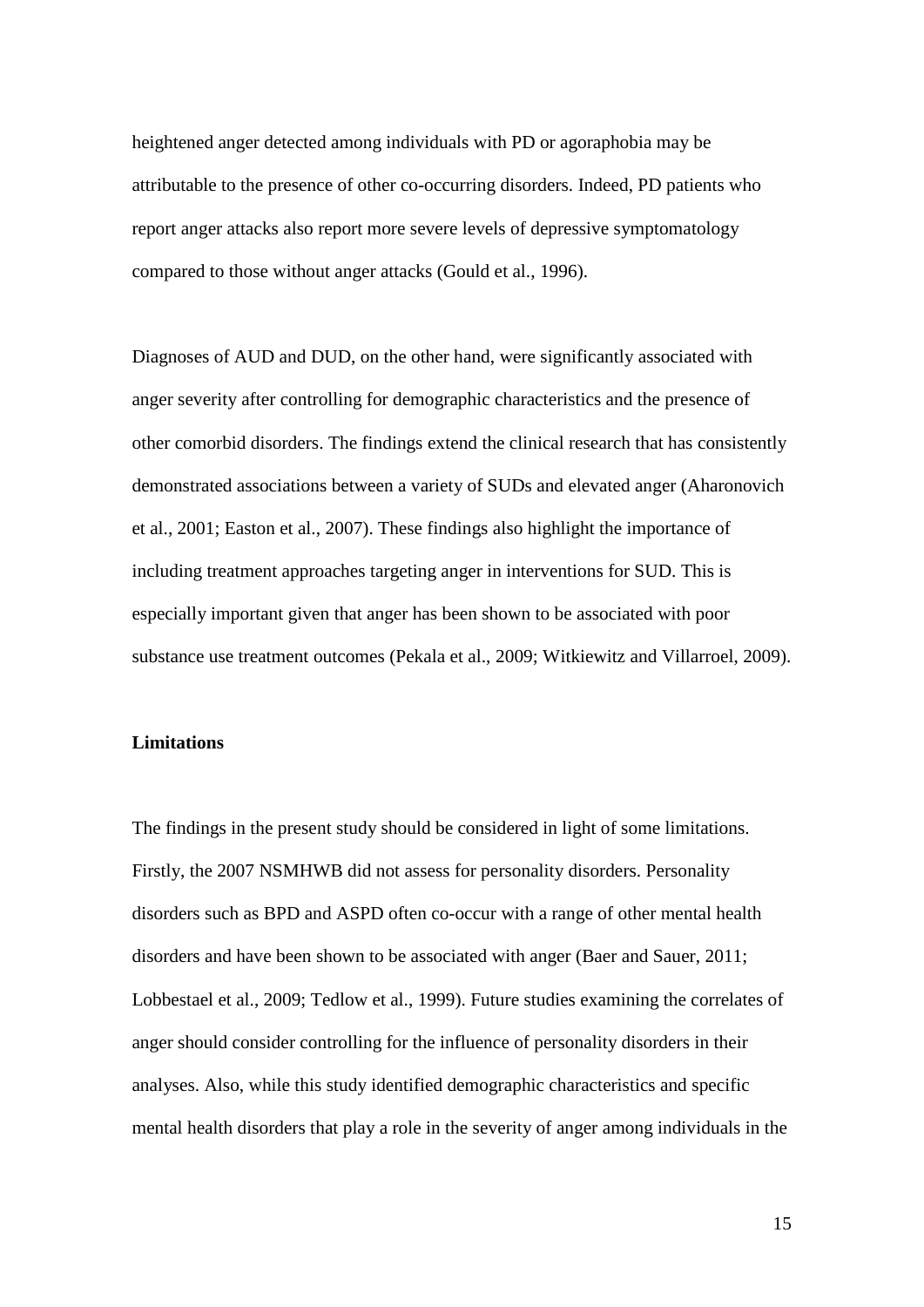Australian general population, it is important to note that these accounted for only 13% of the total variance. Indeed a number of other individual and situational factors not included in the present study could account for symptoms of anger in this sample.

It is also worth noting that the overall anger severity scores for those with mental health disorders appeared to be low. These scores, however, are consistent with those reported in Hawkins and Cougle's (2011) analyses of the NCS-R. The anger items used in the 2007 NSMHWB and the NCS-R are relatively under-researched and it is not yet possible to calibrate total anger severity scores to any clinical reference point. It is therefore unclear whether the significant findings detected in the present study are of clinical significance. There is a need for further research on these anger items to establish such clinical cut-offs. Anger is a complex construct and as such, a variety of instruments have been employed in research studies to measure clinically significant levels of anger. Future research investigating correlates of anger would benefit from studies that also utilise these validated measures. Lastly, the data analysed in the present study is cross-sectional and therefore conclusions regarding causality cannot be determined. It is unclear whether the presence of a disorder plays a causal role in the experience of anger or whether individuals with a predisposition of trait anger are more susceptible to developing a mental health disorder. Given that levels of anger and psychiatric status can vary substantially for an individual over time, it is important for future research to carry out longitudinal studies to explore associations between the severity of mental health disorders and the severity of anger.

## **Conclusions**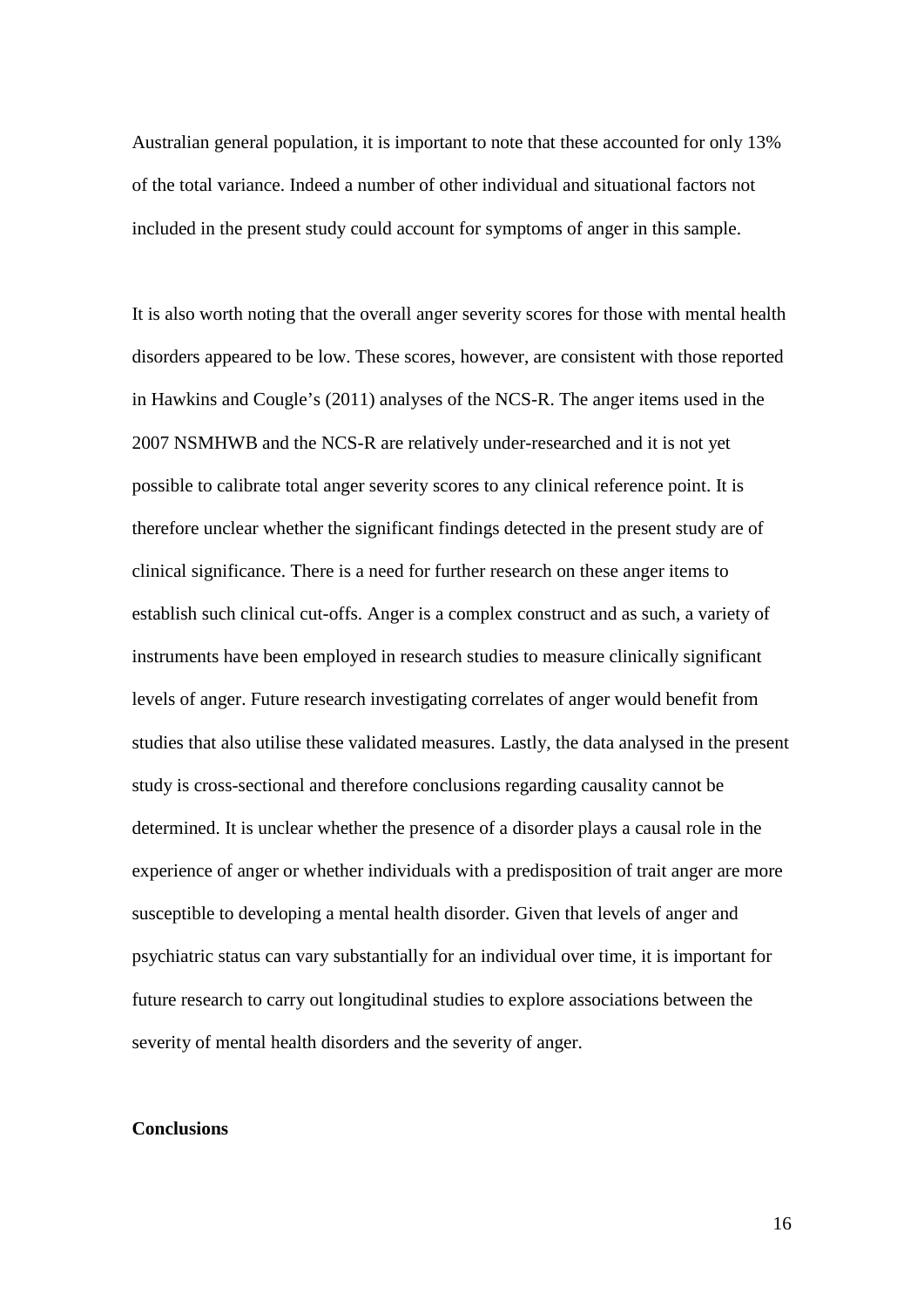The current study is one of the first to employ population-level data to examine the associations between mental health disorders and anger. Although anger is a commonly experienced emotion, for some individuals anger can have extremely maladaptive effects on behaviour. The results of the present study suggest that individuals with common mental health disorders are prone to experiencing more severe levels of anger. As such, it is imperative that assessments of individuals presenting to mental health treatment services include a thorough assessment of anger symptomatology.

# **Acknowledgements**

The 2007 NSMHWB was conducted by the Australian Bureau of Statistics and was funded by the Australian Government Department of Health and Ageing. The authors are responsible for the content and the writing of the paper.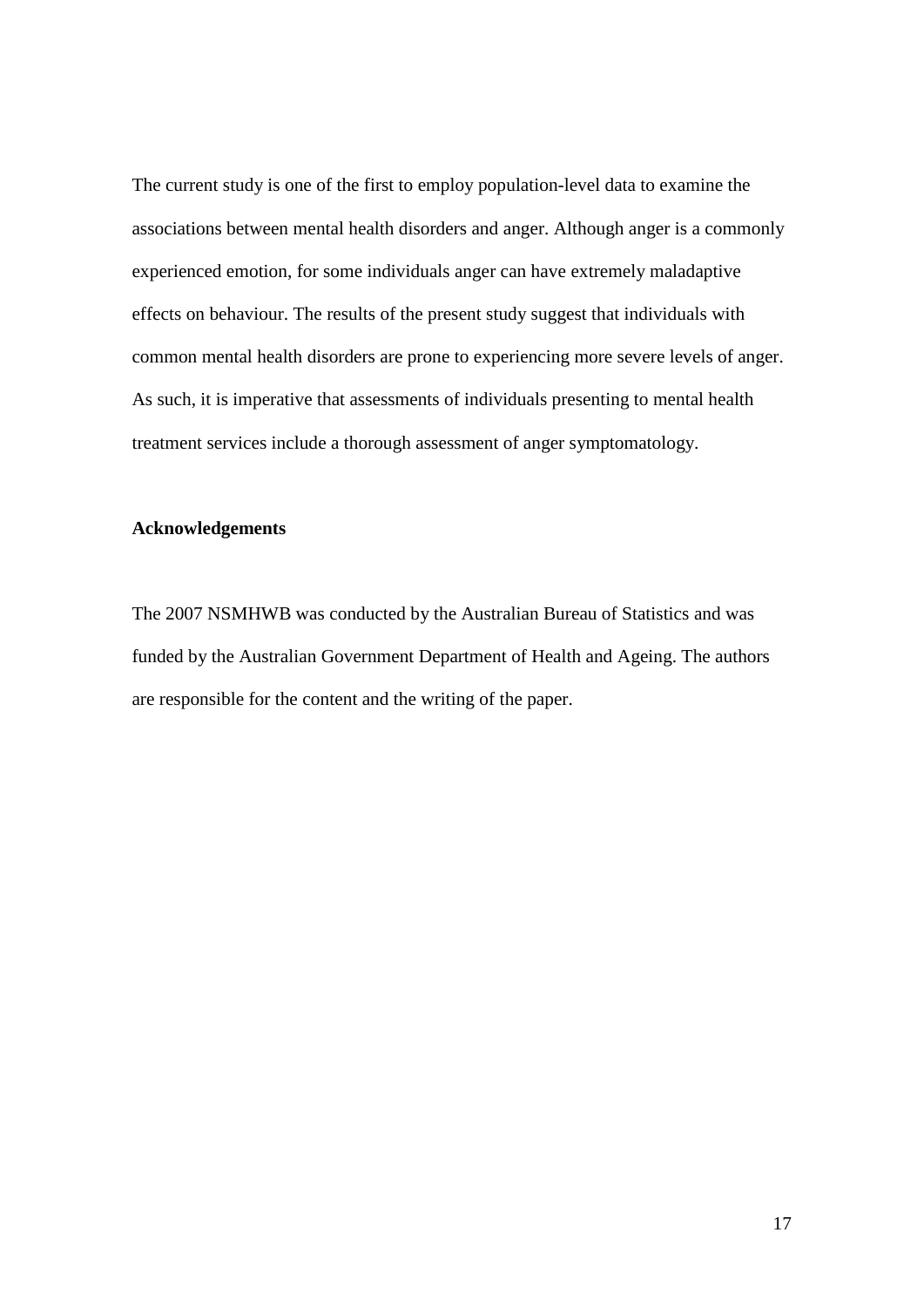# **References**

- Aharonovich E, Nguyen H & Nunes EV. (2001) Anger and depressive states among treatment-seeking drug abusers: Testing the psychopharmological specificity hypothesis *The American Journal on Addictions* 10: 327-334.
- American Psychiatric Association [APA]. (2000) *Diagnostic and Statistical Manual of Mental Disorders, 4th edition Revised,* Washington DC: American Psychiatric Association.
- Bacskai E, Czobor P & Gerevich J. (2011) Gender differences in trait aggression in young adults with drug and alcohol dependence compared to the general population. *Progress in Neuro-Psychopharmacology and Biological Psychiatry* 35: 1333-1340.
- Baer RA & Sauer SE. (2011) Relationships between depressive rumination, anger rumination, and borderline personality features. *Personality Disorders: Theory, Research, and Treatment* 2: 142-150.
- Baker R, Holloway J, Thomas PW, Thomas S & Owens M. (2004) Emotional processing and panic. *Behaviour Research and Therapy* 42: 1271-1287.
- Benazzi F. (2003) Major depressive disorder with anger: A bipolar spectrum disorder? *Psychotherapy and Psychosomatics* 72: 300-306.
- Berkson J. (1946) Limitations of the application of fourfold table analysis to hospital data. *Biometrics* 2: 47-53.
- Blanchard-Fields F & Coats AH. (2008) The experience of anger and sadness in everyday problems impacts age differences in emotion regulation. *Developmental Psychology* 44: 1547-1556.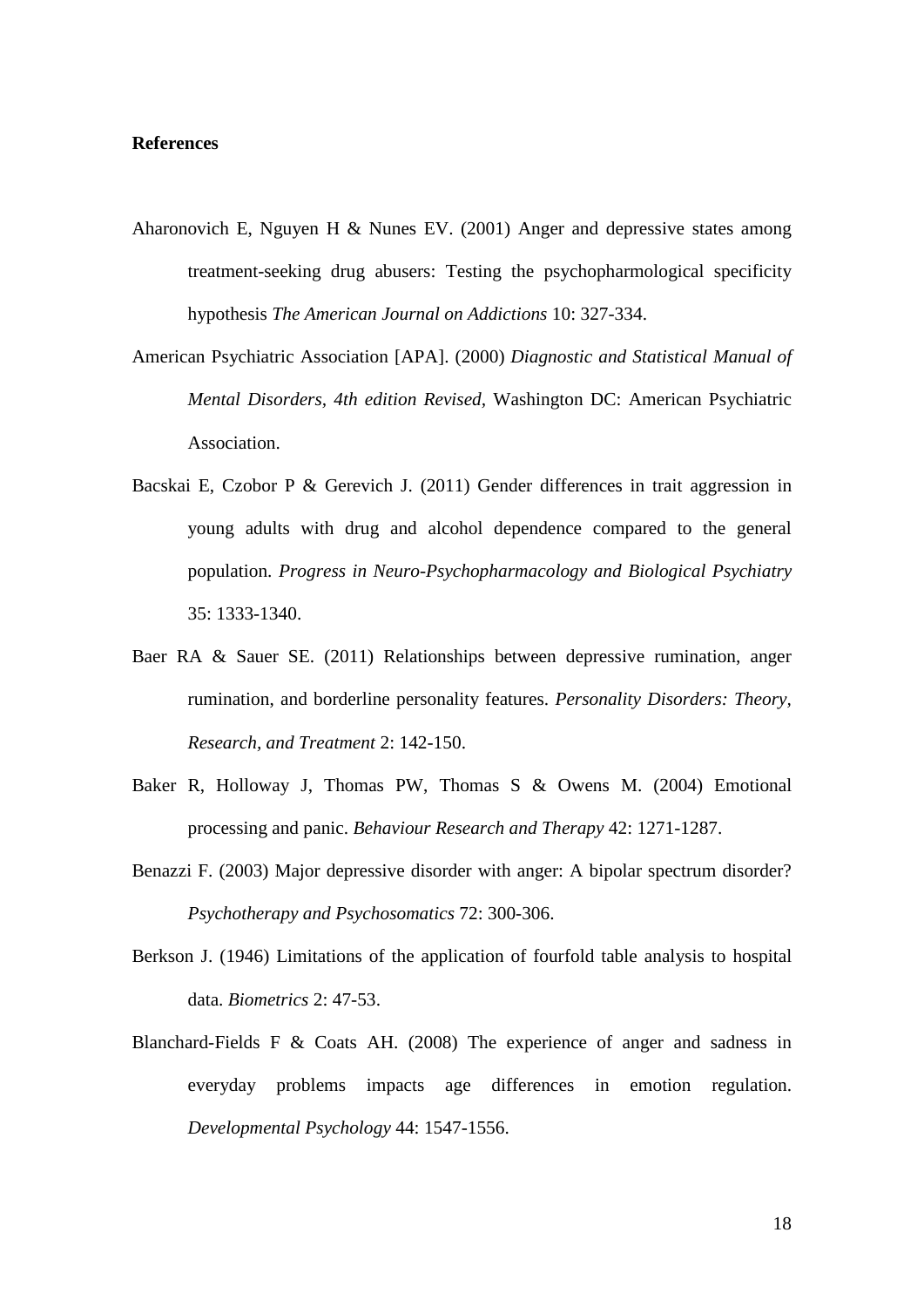- Campbell A & Muncer S. (2008) Intent to harm or injure? Gender and the expression of anger. *Aggressive Behavior* 34: 282-293.
- Caron C & Rutter M. (1991) Comorbidity in child psychopathology: Concepts, issues and research strategies. *Journal of Child Psychology and Psychiatry* 32: 1063- 1080.
- Chemtob CM, Novaco RW, Hamada RS, Gross DM & Smith G. (1997) Anger regulation deficits in combat-related posttraumatic stress disorder. *Journal of Traumatic Stress* 10: 17-36.
- Easton C, Mandel D, Babuscio T, Rounsaville B & Carroll K. (2007) Differences in treatment outcome between male alcohol dependent offenders of domestic violence with and without positive drug screens. *Addictive Behaviors* 32: 2151- 2163.
- Eckhardt C, Samper R & Murphy CM. (2008) Anger disturbances among perpetrators of intimate partner violence: Clinical characteristics and outcomes of courtmandated treatment. *Journal of Interpersonal Violence* 23: 1600-1617.
- Erdem M, Celik C, Yetkin S & Ozgen F. (2008) Anger level and anger expression in generalized anxiety disorder. *Anatolian Journal of Psychiatry* 9: 203-207.
- Erwin BA, Heimberg RG, Schneier FR & Liebowitz MR. (2003) Anger experience and expression in social anxiety disorder: Pretreatment profile and predictors of attrition and response to cognitive-behavioral treatment. *Behavior Therapy* 34: 331-350.
- Fava M, Grandi S, Rafanelli C, Saviotti FM, Ballin M & Pesarin F. (1993) Hostility and irritable mood in panic disorder with agoraphobia. *Journal of Affective Disorders* 29: 213-217.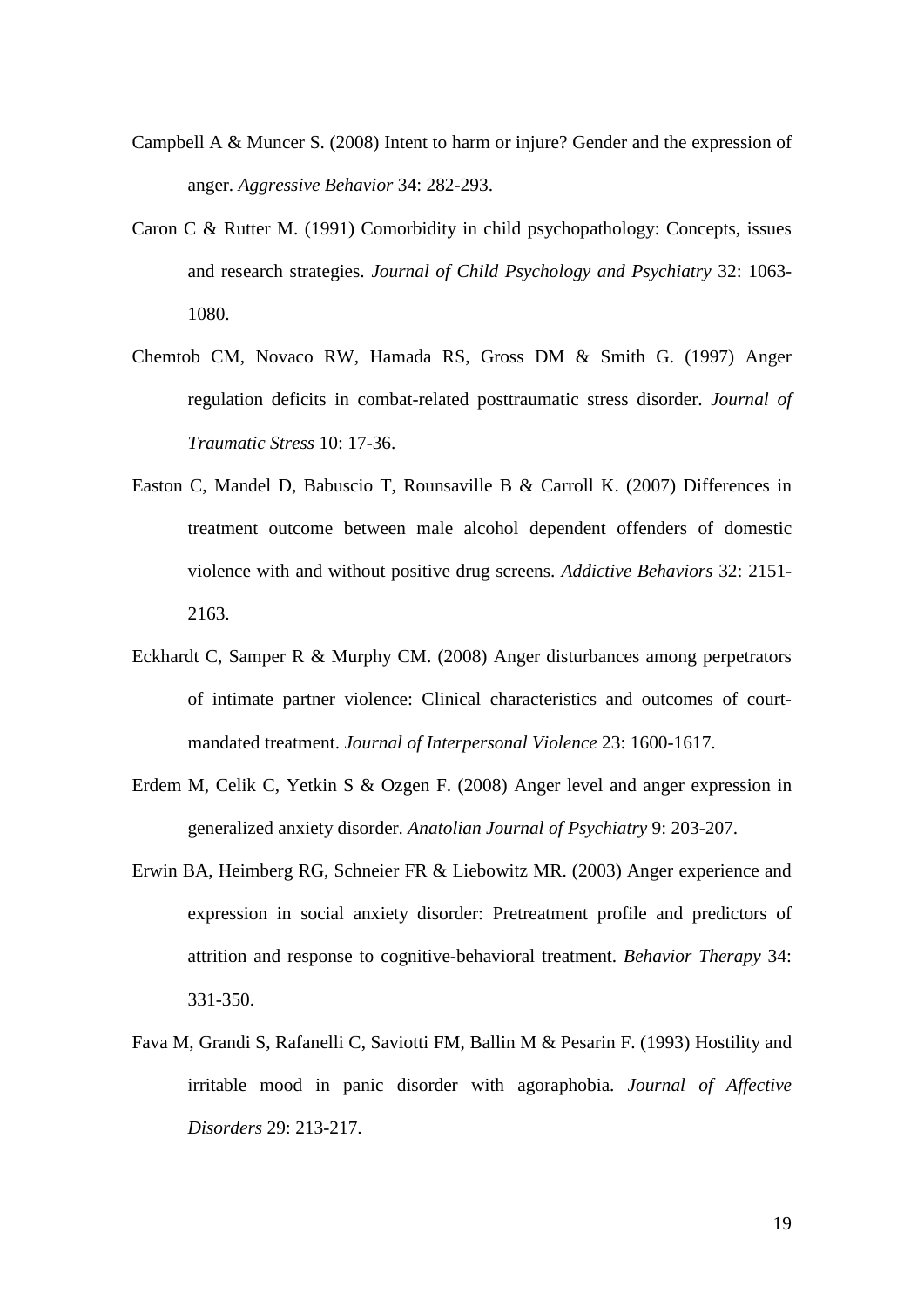- Fava M, Nierenberg AA, Quitkin FM, Zisook S, Pearlstein T, Stone A & Rosenbaum JF. (1997) A preliminary study on the efficacy of sertraline and imipramine on anger attacks in depression. *Psychopharmacology Bulletin* 33: 101-103.
- Fava M & Rosenbaum JF. (1998) Anger attacks in depression. *Depression and Anxiety* 8: 59-63.
- Fernandez E & Scott S. (2009) Anger treatment in chemically-dependent inpatients: Evaluation of phase effects and gender. *Behavioural and Cognitive Psychotherapy* 37: 431-447.
- Foa EB, Riggs DS, Massie ED & Yarczower M. (1995) The impact of fear activation and anger on the efficacy of exposure treatment for posttraumatic stress disorder. *Behavior Therapy* 26: 487-499.
- Gould RA, Ball S, Kaspi SP, Otto MW, Pollack MH, Shekhar A & Fava M. (1996) Prevalence and correlates of anger attacks: A two site study. *Journal of Affective Disorders* 39: 31-38.
- Hawkins KA & Cougle JR. (2011) Anger problem across the anxiety disorders: Findings from a population-based study. *Depression and Anxiety* 28: 145-152.
- Jakupcak M, Conybeare D, Phelps L, Hunt S, Holmes HA, Felker B, Klevens M & McFall ME. (2007) Anger, hostility, and aggression among Iraq and Afghanistan war veterans reporting PTSD and subthreshold PTSD. *Journal of Traumatic Stress* 20: 945-954.
- Kessler RC & Ustun TB. (2004) The World Mental Health (WMH) Survey Initiative Version of the World Health Organisation (WHO) Composite International Diagnostic Interview (CIDI). *International Journal of Methods in Psychiatric Research* 13: 93-121.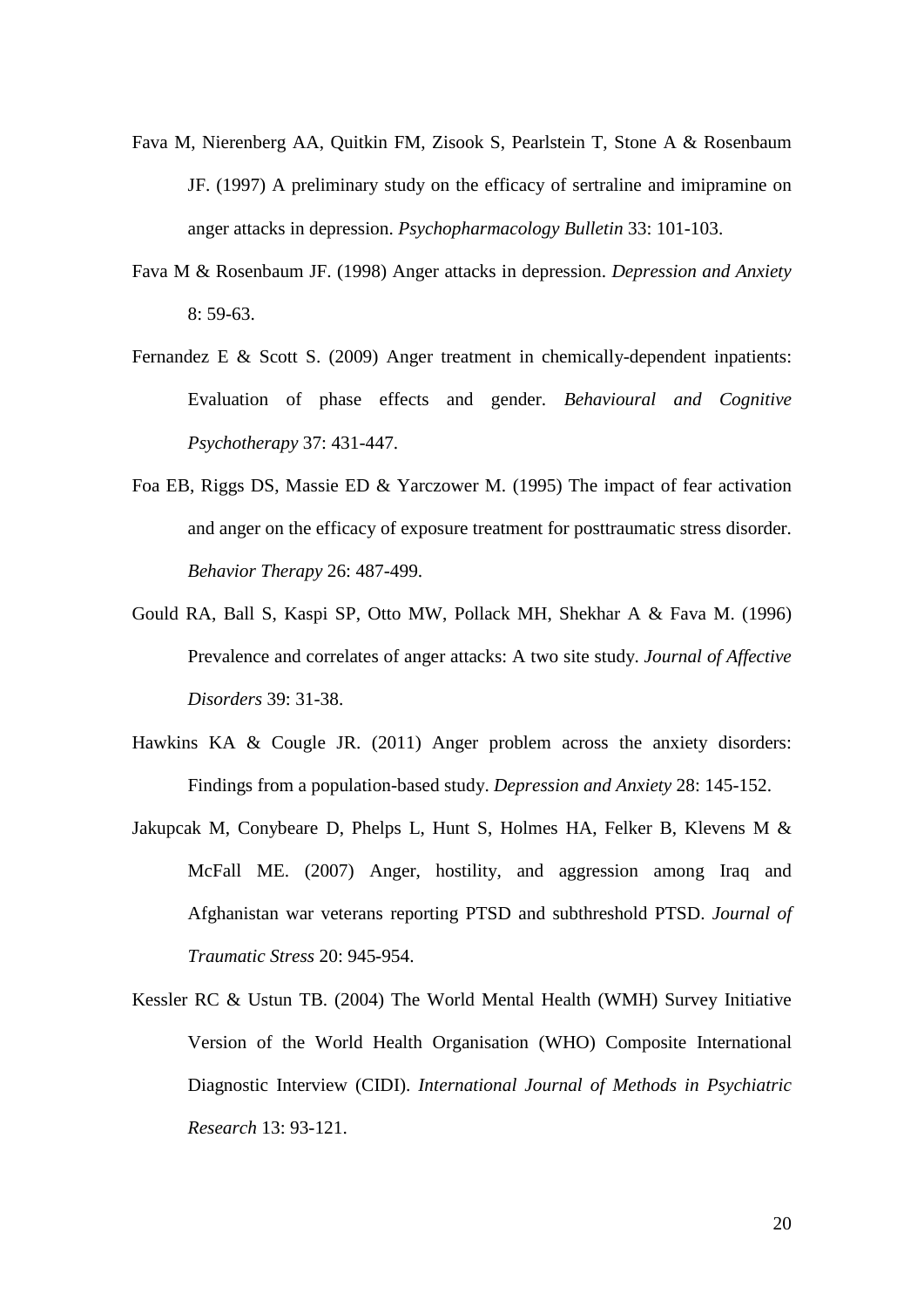- Lin W, Mack D, Enright R, Krahn D & Baskin T. (2004) Effects of forgiveness therapy on anger, mood, and vulnerability to substance use among inpatient substancedependent clients. *Journal of Consulting and Clinical Psychology* 72: 1114- 1121.
- Lobbestael J, Arntz A, Cima M & Chakhssi F. (2009) Effects of induced anger in patients with antisocial personality disorder. *Psychological Medicine* 39: 557- 568.
- Luutonen S. (2007) Anger and depression: Theoretical and clinical considerations. *Nordic Journal of Psychiatry* 61: 246-251.
- Mahon NE, Yarcheski A, Yarcheski TJ & Hanks MM. (2010) A meta-analytic study of predictors of anger in adolescents. *Nursing Research* 59: 178-184.
- Mennin DS, Heimberg RG, Turk CL & Fresco DM. (2002) Applying an emotion regulation framework to integrative approaches to generalized anxiety disorder. *Clinical Psychology: Science and Practice* 9: 85-90.
- Moscovitch DA, McCabe RE, Antony MM, Rocca L & Swinson RP. (2008) Anger experience and expression across the anxiety disorders. *Depression and Anxiety* 25: 107-113.
- Newman JL, Fuqua DR, Gray EA & Simpson DB. (2006) Gender differences in the relationship of anger and depression in a clinical sample. *Journal of Counseling and Development* 84: 157-162.
- Novaco RW. (1994) Anger as a risk factor for violence among the mentally disordered. In: Monahan J & Steadman H (eds) *Violence and mental disorder: Developments in risk assessment.* Chicago: University of Chicago Press, 21-60.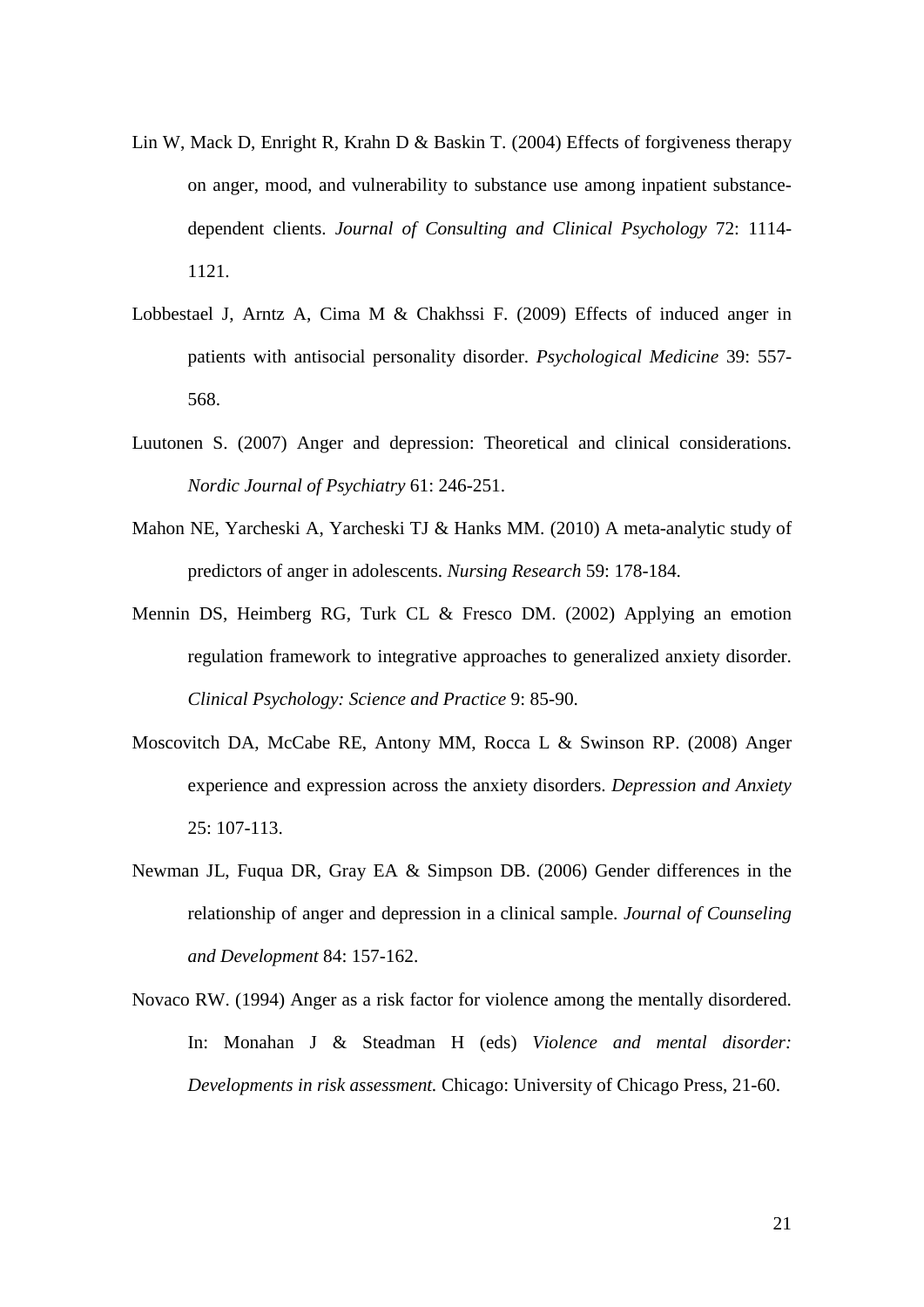- Orth U, Cahill S, Foa E & Maercker A. (2008) Anger and posttraumatic stress disorder symptoms in crime victims: A longitudinal analysis. *Journal of Consulting and Clinical Psychology* 76: 208-218.
- Painuly N, Sharan P & Mattoo SK. (2007) Antecedents, concomitants and consequences of anger attacks in depression. *Psychiatry Research* 153: 39-45.
- Pekala RJ, Kumar VK, Maurer R, Elliott-Carter NC & Moon E. (2009) Self-esteem and its relationship to serenity and anger/impulsivity in an alcohol and other drugdependent population: Implications for treatment. *Alcoholism Treatment Quarterly* 27: 94-112.
- Perlis RH, Smoller JW, Fava M, Rosenbaum JF, Nierenberg AA & Sachs GS. (2004) The prevalence and clinical correlates of anger attacks during depressive episodes in bipolar disorder. *Journal of Affective Disorders* 79: 291-295.
- Radomsky AS, Ashbaugh AR & Gelfand LA. (2007) Relationships between anger, symptoms, and cognitive factors in OCD checkers. *Behaviour Research and Therapy* 45: 2712-2725.
- Ramirez JM & Andreu JM. (2006) Aggression, and some related psychological constructs (anger, hostility, and impulsivity): Some comments from a research project. *Neuroscience and Biobehavioral Reviews* 30: 276-291.
- Reilly PM & Shopshire MS. (2000) Anger management group treatment for cocaine dependence: Preliminary outcomes. *American Journal of Drug and Alcohol Abuse* 26: 161-177.
- Riley WT, Treiber FA & Woods MG. (1989) Anger and hostility in depression. *Journal of Nervous and Mental Disease* 177: 668-674.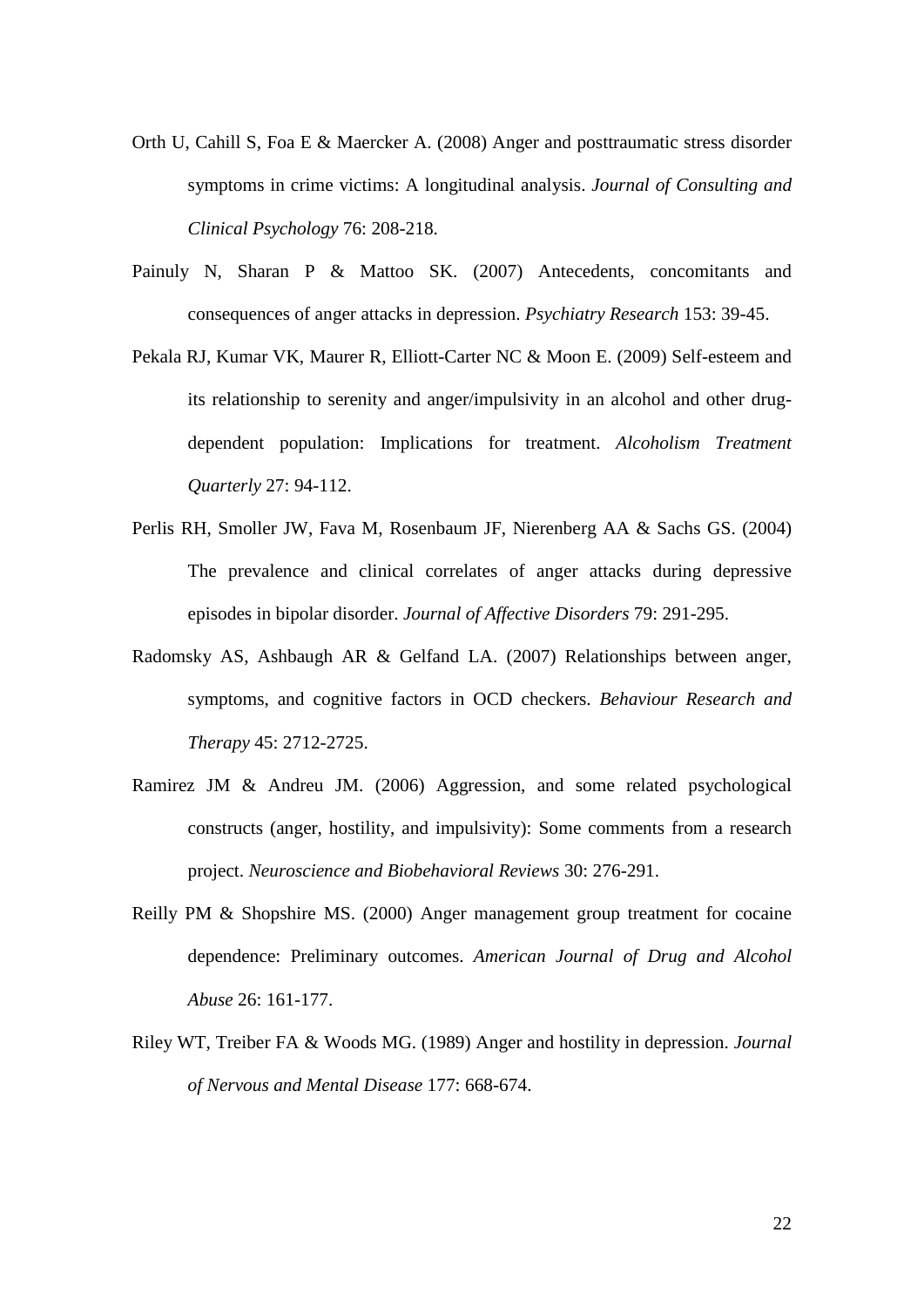- Sayar K, Guzelhan Y, Solmaz M, Ozer O, Ozturk M, Acar B & Arikan M. (2000) Anger attacks in depressed Turkish outpatients. *Annals of Clinical Psychiatry* 12: 213-218.
- Slade T, Johnston A, Browne MAO, Andrews G & Whiteford H. (2009) 2007 National Survey of Mental Health and Wellbeing: Methods and key findings. *Australian and New Zealand Journal of Psychiatry* 43: 594-605.
- Spielberger CD, Gorsuch RL, Lushene RE, Vagg PR & Jacobs GA. (1983) *Manual for the State-Trait Anxiety Inventory,* Palo Alto, CA: Consulting Psychologists Press.
- Tedlow J, Leslie V, Keefe BR, Alpert J, Nierenberg AA, Rosenbaum JF & Fava M. (1999) Axis I and Axis II disorder comorbidity in unipolar depression with anger attacks. *Journal of Affective Disorders* 52: 217-223.
- Teesson M, Slade T & Mills KL. (2009) Comorbidity in Australia: Findings of the 2007 National Survey of Mental Health and Wellbeing. *Australian and New Zealand Journal of Psychiatry* 43: 606-614.
- Tivis L, Parsons O & Nixon S. (1998) Anger in an inpatient treatment sample of chronic alcoholics. *Alcoholism: Clinical and experimental research* 22: 902-907.
- Trew JL & Alden LE. (2009) Predicting anger in social anxiety: The mediating role of rumination. *Behaviour Research and Therapy* 47: 1079-1084.
- Whiteside SP & Abramowitz JS. (2005) The expression of anger and its relationship to symptoms and cognitions on obsessive-compulsive disorder. *Depression and Anxiety* 21: 106-111.
- Winkler D, Pjrek E & Kasper S. (2005) Anger attacks in depression: Evidence for a male depressive syndrome. *Psychotherapy and Psychosomatics* 74: 303-307.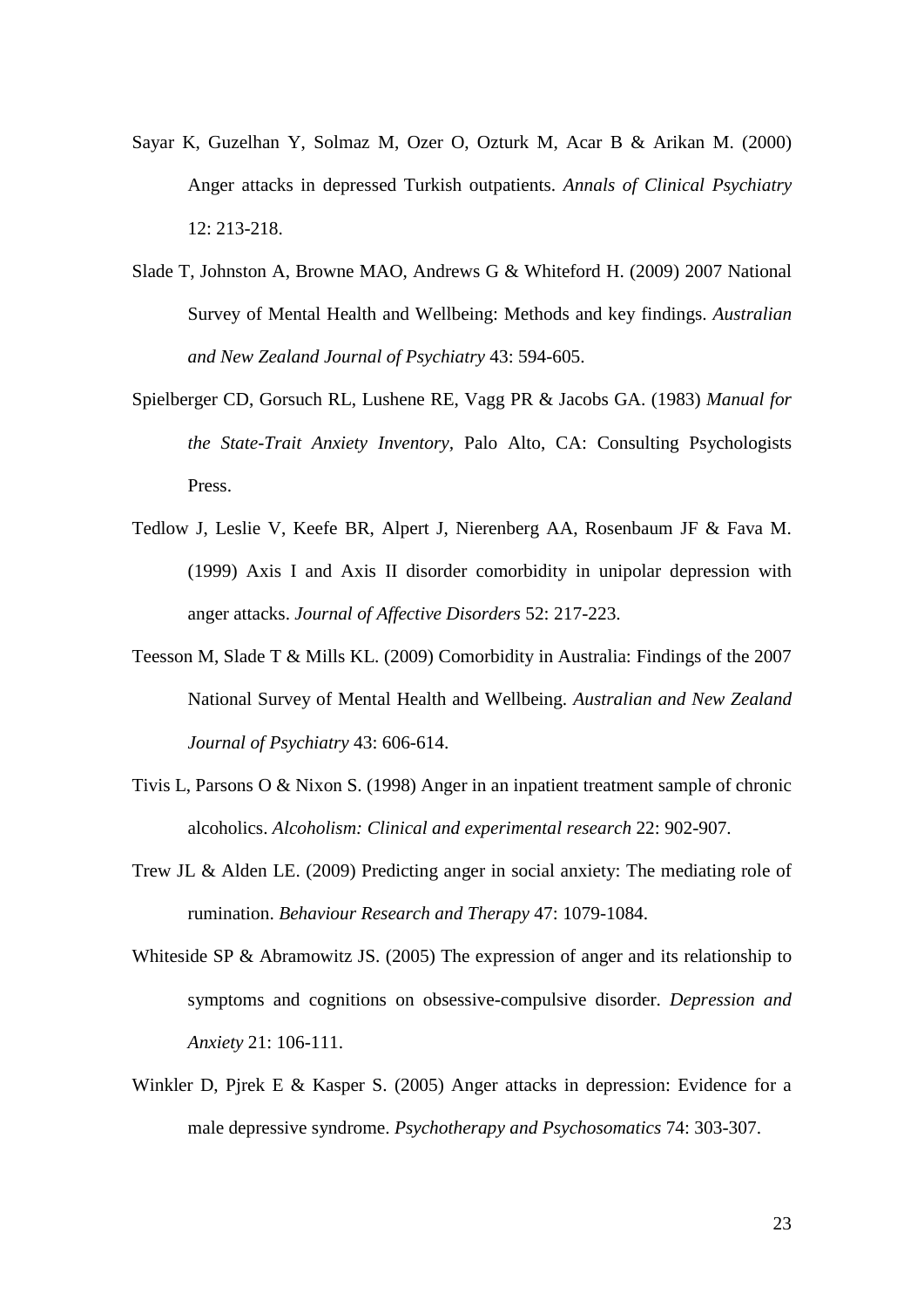Witkiewitz K & Villarroel N. (2009) Dynamic association between negative affect and alcohol lapses following alcohol treatment. *Journal of Consulting and Clinical Psychology* 77: 633-644.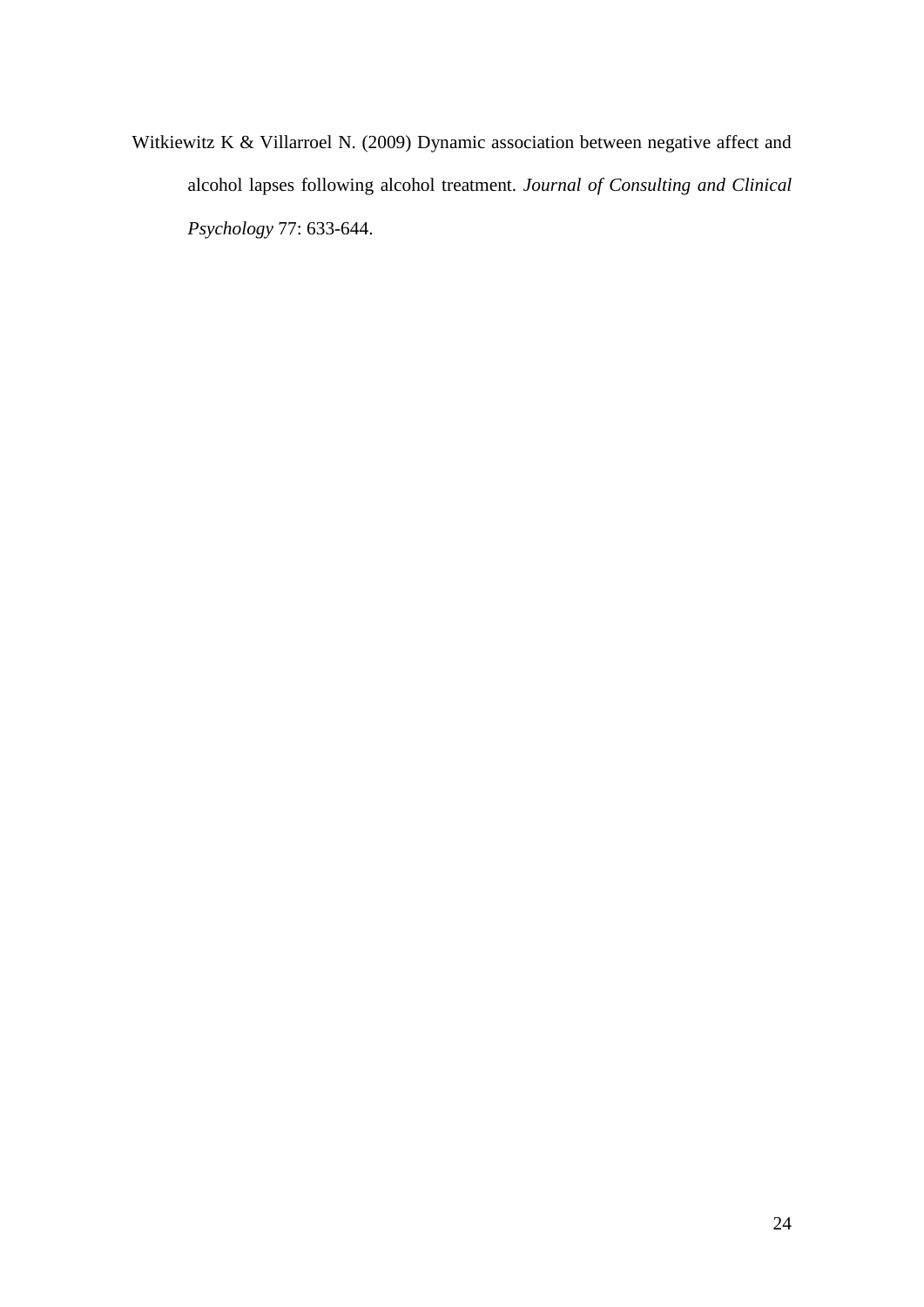|                   | Weighted   | Mean anger    | Regression estimate $(SE)$ | Adjusted regression | Adjusted regression |
|-------------------|------------|---------------|----------------------------|---------------------|---------------------|
|                   | prevalence | score $M(SE)$ |                            | estimate $(SE)^{T}$ | estimate $(SE)^2$   |
|                   | $\%$ (SE)  |               |                            |                     |                     |
| Mood disorders    |            |               |                            |                     |                     |
| <b>MDD</b>        | 2.35(0.22) | 2.54(0.20)    | $0.56(0.07)$ ***           | $0.53(0.07)$ ***    | $0.20(0.07)*$       |
| Dysthymia         | 1.10(0.14) | 2.77(0.36)    | $0.58(0.14)$ ***           | $0.60(0.12)$ ***    | 0.00(0.15)          |
| <b>BD</b>         | 0.34(0.07) | 4.12(0.82)    | $1.00(0.21)$ ***           | $0.86(0.20)$ ***    | $0.48(0.23)*$       |
|                   |            |               |                            |                     |                     |
| Anxiety disorders |            |               |                            |                     |                     |
| Agoraphobia       | 0.57(0.08) | 2.84(0.37)    | $0.56(0.15)$ ***           | $0.55(0.15)$ ***    | $-0.04(0.13)$       |
| <b>SP</b>         | 2.35(0.22) | 2.82(0.20)    | $0.64(0.06)$ ***           | $0.61(0.06)$ ***    | $0.40(0.08)$ ***    |
| <b>PD</b>         | 0.60(0.10) | 2.90(0.62)    | $0.52(0.21)$ *             | $0.47(0.22)$ *      | 0.15(0.21)          |
| <b>GAD</b>        | 1.42(0.20) | 2.73(0.32)    | $0.59(0.13)$ ***           | $0.58(0.13)$ ***    | $0.22(0.10)*$       |
| <b>OCD</b>        | 2.12(0.19) | 2.47(0.28)    | $0.51(0.09)$ ***           | $0.45(0.08)$ ***    | $0.25(0.09)$ **     |
| <b>PTSD</b>       | 2.47(0.22) | 2.42(0.20)    | $0.48(0.07)$ ***           | $0.44(0.07)$ ***    | $0.25(0.07)$ **     |
|                   |            |               |                            |                     |                     |
| <i>SUDs</i>       |            |               |                            |                     |                     |
| <b>AUD</b>        | 1.45(0.17) | 2.80(0.41)    | $0.61(0.13)$ ***           | $0.52(0.12)$ ***    | $0.33(0.13)*$       |
| <b>DUD</b>        | 0.54(0.10) | 3.42(0.40)    | $0.82(0.14)$ ***           | $0.69(0.13)$ ***    | $0.38(0.16)*$       |
|                   |            |               |                            |                     |                     |

Table 1. Weighted prevalence for 30-day DSM-IV disorders, mean anger severity scores, and regression analyses predicting anger severity  $(n = 8839)$ 

 $*p < .05, **p < .01, **p < .001$ 

 $1$  Adjusting for age, gender, employment status, marital status

 $2$  Adjusting for age, gender, employment status, marital status, all other mental health disorders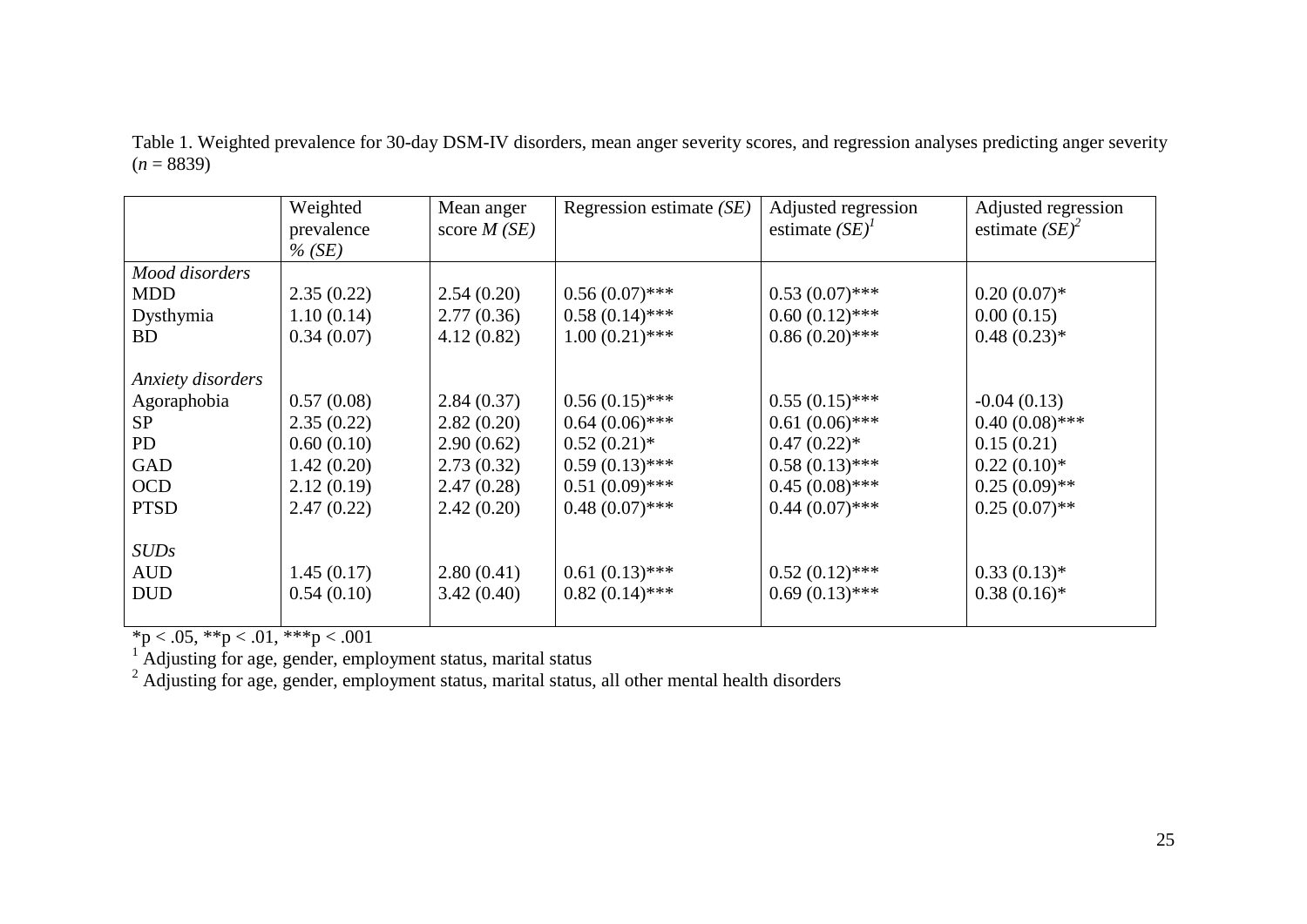|                               | Regression estimate | Regression estimate<br>$(SE)^1$ |
|-------------------------------|---------------------|---------------------------------|
| Demographics                  | (SE)                |                                 |
| Age                           | $-0.09(0.04)$ *     | $-0.06(0.03)$                   |
| Gender                        | $-1.05(0.94)$       |                                 |
| Education                     | $-0.20(0.33)$       |                                 |
|                               | 1.69(0.95)          |                                 |
| Employed<br>Married           | 0.50(1.21)          |                                 |
| Country of birth              | $-0.34(0.90)$       |                                 |
| Prison history                | $-1.28(0.89)$       |                                 |
|                               |                     |                                 |
| Substance use                 |                     |                                 |
| Age of first intoxication     | 0.06(0.126)         |                                 |
| Number of substances used     | 0.12(0.23)          |                                 |
| Used alcohol                  | 0.94(0.98)          |                                 |
| Used cannabis                 | 1.17(0.78)          |                                 |
| Used benzodiazepines          | 1.06(0.78)          |                                 |
| Used heroin                   | $-0.75(0.79)$       |                                 |
| Used cocaine                  | 1.41(0.83)          |                                 |
| Used other opiates            | 0.11(0.92)          |                                 |
| Used amphetamines             | 1.40(0.99)          |                                 |
| Used hallucinogens            | 0.13(0.92)          |                                 |
| <b>Used</b> inhalants         | 0.09(1.56)          |                                 |
|                               |                     |                                 |
| Mental health                 |                     |                                 |
| DASS-21 Depression            | $0.09(0.04)*$       |                                 |
| DASS-21 Anxiety               | $0.12(0.04)$ *      | $0.11(0.04)$ *                  |
| <b>PTSD</b>                   | $1.75(0.78)$ *      |                                 |
| Childhood trauma              | $1.81(0.76)$ *      |                                 |
|                               |                     |                                 |
| Trait aggression              |                     |                                 |
| <b>AQ Physical Aggression</b> | 0.13(0.06)          |                                 |
| <b>AQ Verbal Aggression</b>   | 0.12(0.11)          |                                 |
| AQ Anger                      | $0.22(0.07)$ *      | $0.16(0.07)$ *                  |
| <b>AQ Hostility</b>           | $0.17(0.06)*$       |                                 |
| <b>AQ Total</b>               | $0.07(0.02)*$       |                                 |
|                               |                     |                                 |

Table 1. Results of regression analyses examining factors associated with anger severity.

Note. DASS-21 = Depression, Anxiety and Stress Scale v. 21, AQ = Aggression Questionnaire \* *p* <.05

 $1$  Regression estimates are reported only for those variables remaining in the final model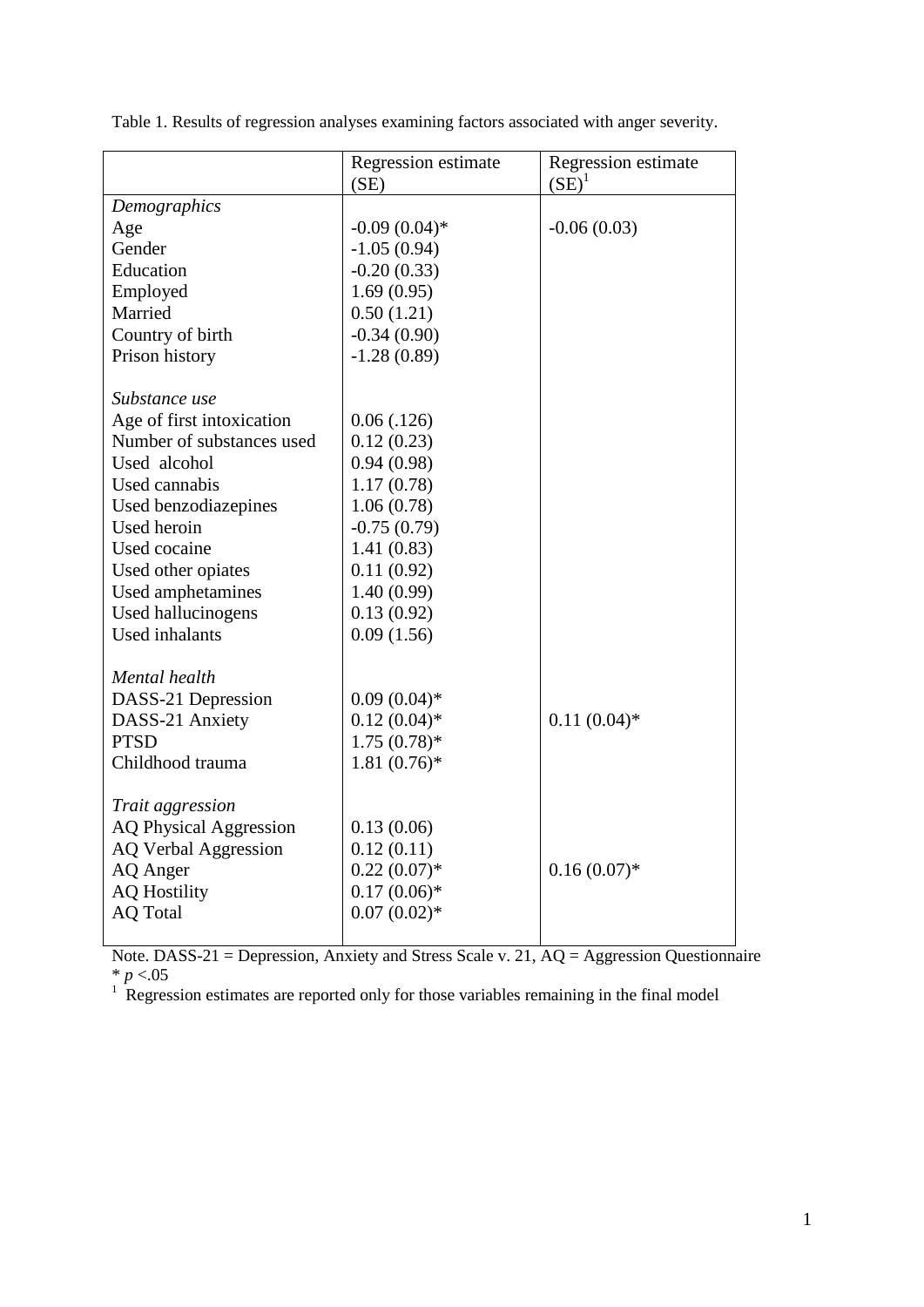| Table 2. Descriptive statistics and results of regression analyses predicting violence perpetration. |  |
|------------------------------------------------------------------------------------------------------|--|
|                                                                                                      |  |

|                                   | Violent     | Nonviolent    | OR (95% CI)         | <b>OR</b>             |
|-----------------------------------|-------------|---------------|---------------------|-----------------------|
|                                   | $n=17$      | $n = 40$      |                     | $(95\% \text{ CI})^1$ |
| Demographics                      |             |               |                     |                       |
| Age $(M, SD)$                     | 36.24(9.62) | 34.63 (11.41) | $1.01(0.96-1.07)$   |                       |
| Gender (% male)                   | 88.2        | 72.5          | $2.85(0.56-14.53)$  |                       |
| Education (M, SD)                 | 10.24(1.3)  | 10.88(1.16)   | $0.65(0.40-1.05)$   |                       |
| Employed (%)                      | 17.6        | 22.5          | $0.74(0.17-3.15)$   |                       |
| Married (%)                       | 11.8        | 12.5          | $0.93(0.16-5.36)$   |                       |
| Country of birth (% Aus)          | 76.5        | 72.5          | $1.23(0.33-4.61)$   |                       |
| Prison history (%)                | 29.4        | 25.0          | $1.25(0.35-4.43)$   |                       |
|                                   |             |               |                     |                       |
| Substance use                     |             |               |                     |                       |
| Age of first intoxication (M, SD) | 14.11(3.12) | 14.34 (3.24)  | $0.98(0.82 - 1.17)$ |                       |
| Number of substances used (M, SD) | 4.88(1.27)  | 5.73(1.92)    | $0.75(0.53-1.07)$   |                       |
| Used alcohol $(\%)$               | 76.5        | 80.0          | $0.81(0.21-3.17)$   |                       |
| Used cannabis $(\%)$              | 41.2        | 55.0          | $0.57(0.18-1.81)$   |                       |
| Used benzodiazepines (%)          | 47.1        | 47.5          | $0.98(0.32-3.06)$   |                       |
| Used heroin $(\%)$                | 47.1        | 42.5          | $1.20(0.39-3.76)$   |                       |
| Used cocaine $(\% )$              | 35.3        | 27.5          | $1.44(0.43-4.84)$   |                       |
| Used other opiates $(\%)$         | 23.5        | 22.5          | $0.80(0.19-3.42)$   |                       |
| Used amphetamines $(\%)$          | 17.6        | 20.0          | $0.86(0.20-3.72)$   |                       |
| Used hallucinogens $(\%)$         | 5.9         | 20.0          | $0.25(0.03-2.18)$   |                       |
| Used inhalants $(\% )$            | 11.8        | 5.0           | $2.53(0.33-19.66)$  |                       |
|                                   |             |               |                     |                       |

Note. DASS-21 = Depression, Anxiety and Stress Scale v. 21, AQ = Aggression Questionnaire

\* *p* <.05

 $1$  Adjusting for PTSD, childhood trauma, and AQ physical aggression